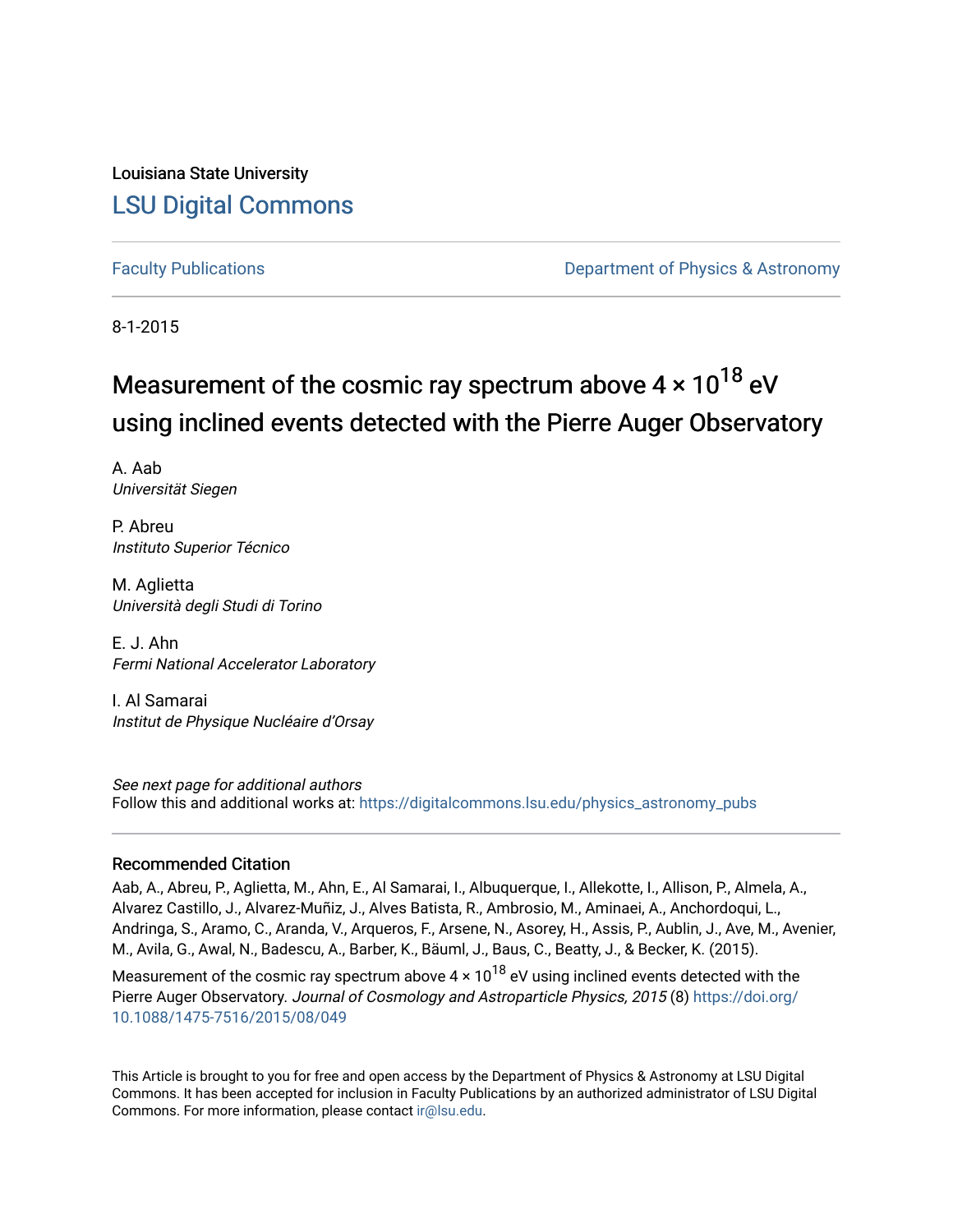#### Authors

A. Aab, P. Abreu, M. Aglietta, E. J. Ahn, I. Al Samarai, I. F.M. Albuquerque, I. Allekotte, P. Allison, A. Almela, J. Alvarez Castillo, J. Alvarez-Muñiz, R. Alves Batista, M. Ambrosio, A. Aminaei, L. Anchordoqui, S. Andringa, C. Aramo, V. M. Aranda, F. Arqueros, N. Arsene, H. Asorey, P. Assis, J. Aublin, M. Ave, M. Avenier, G. Avila, N. Awal, A. M. Badescu, K. B. Barber, J. Bäuml, C. Baus, J. J. Beatty, and K. H. Becker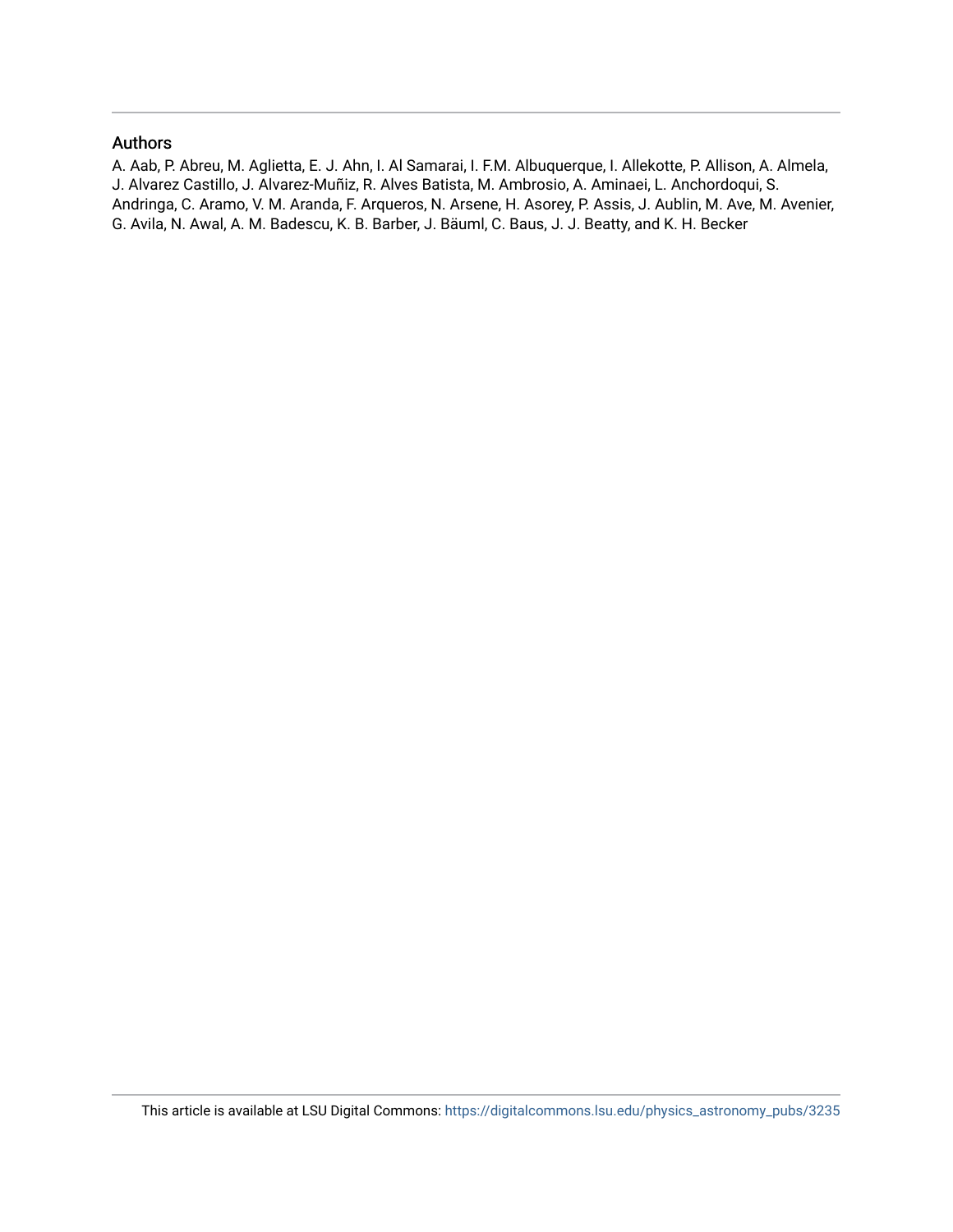# Measurement of the cosmic ray spectrum above  $4\times10^{18}$  eV using inclined events detected with the Pierre Auger Observatory

### The Pierre Auger Collaboration

E-mail: auger [spokespersons@fnal.gov](mailto:auger_spokespersons@fnal.gov)

**Abstract.** A measurement of the cosmic-ray spectrum for energies exceeding  $4 \times 10^{18}$  eV is presented, which is based on the analysis of showers with zenith angles greater than 60◦ detected with the Pierre Auger Observatory between 1 January 2004 and 31 December 2013. The measured spectrum confirms a flux suppression at the highest energies. Above  $5.3\times10^{18}$  eV, the "ankle", the flux can be described by a power law  $E^{-\gamma}$  with in- $\text{dex}\gamma = 2.70\pm0.02\,\text{(stat)}\pm0.1\,\text{(sys)}$  followed by a smooth suppression region. For the energy  $(E<sub>s</sub>)$  at which the spectral flux has fallen to one-half of its extrapolated value in the absence of suppression, we find  $E_s = (5.12 \pm 0.25 \, (\text{stat})_{-1.2}^{+1.0} \, (\text{sys})) \times 10^{19} \, \text{eV}$ .

Published in JCAP as doi:10.1088/1475-7516/2015/08/049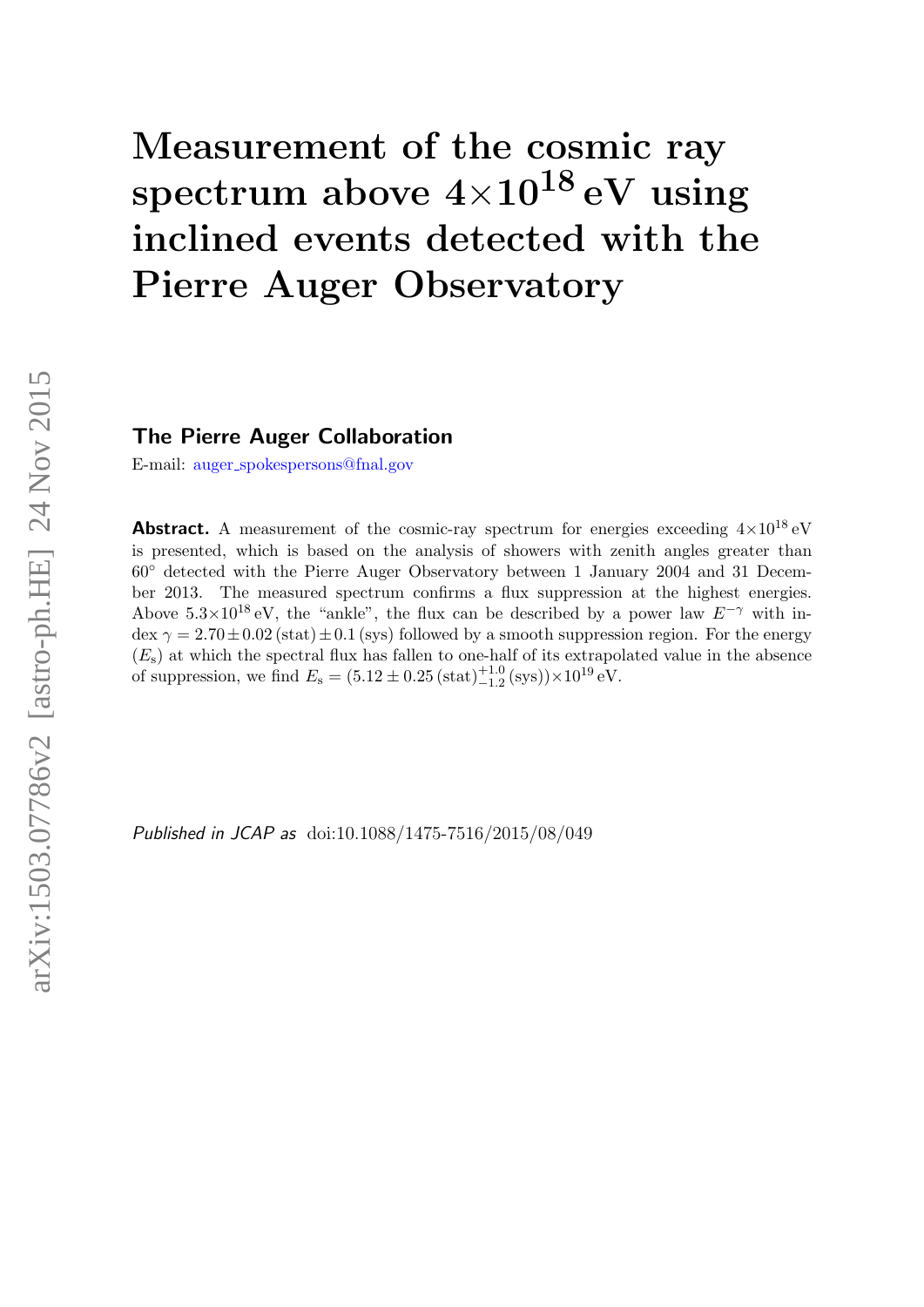#### Contents

|       | 1 Introduction                    |             |
|-------|-----------------------------------|-------------|
|       | 2 Estimation of the shower energy | $\mathbf 2$ |
|       | 3 Efficiency and exposure         | $\mathbf 5$ |
|       | 4 Spectrum                        | 7           |
|       | 5 Discussion                      | 10          |
| $6 -$ | Summary                           | 14          |

#### <span id="page-3-0"></span>1 Introduction

The Pierre Auger Observatory is to date the largest detector of air showers induced by the ultra-high energy cosmic rays (UHECRs). It is a hybrid detector combining an array of surface detectors (SD), that measures the particle densities in the shower at the ground, and a fluorescence detector (FD), that captures the ultraviolet light emitted by nitrogen as showers develop in the atmosphere. The SD  $[1, 2]$  $[1, 2]$  $[1, 2]$ , spread over an area of 3000 km<sup>2</sup>, is composed of a baseline array, comprising more than 1600 water-Cherenkov detectors placed in a hexagonal grid with nearest neighbours separated by 1500 m. The FD [\[3\]](#page-18-2) comprises 24 fluorescence telescopes distributed in 4 perimeter buildings which view the atmosphere over the array. The site is located near Malargüe, Province of Mendoza, Argentina, at an altitude of about 1400 m above sea level and at an average geographic latitude of 35.2° S. The redundancy provided by the two detection techniques has proved to be extremely valuable for a wide range of applications and has improved the performance of the Observatory beyond expectations.

The data gathered at the Pierre Auger Observatory with zenith angles less than  $60^{\circ}$ have provided a measurement of the UHECR spectrum [\[4\]](#page-18-3) with unprecedented statistics. The technique developed exploits the large aperture of the SD, operating continuously, as well as the calorimetric measurement of the energy deposit obtained with the FD which is, by contrast, rather limited in duty cycle to clear nights without moonlight (13%). A parameter quantifying the shower size is obtained from the SD. This parameter is then calibrated using the energy inferred from the calorimetric FD measurement for a sub-sample of the events (hybrid events) which are detected and reconstructed simultaneously with both techniques [\[4\]](#page-18-3). This allows measurements of the energy spectrum with an energy estimation weakly reliant upon shower simulations. The spectrum obtained is consistent with the Greisen and Zatsepin-Kuz'min (GZK) suppression  $[5, 6]$  $[5, 6]$  $[5, 6]$ . The observation of this strong flux suppression was first reported by HiRes [\[7\]](#page-18-6). In addition, the spectrum has been independently measured using hybrid events which are detected with the fluorescence technique and at least one particle detector [\[8\]](#page-18-7). The latter measurement has also been combined with the SD spectrum to obtain a spectrum extending to lower energies [\[8,](#page-18-7) [9\]](#page-18-8), which has confirmed the flattening of the spectral slope at about  $5\times10^{18}$  eV, often referred to as the "ankle". Similarly the Telescope Array (TA) experiment [\[10,](#page-18-9) [11\]](#page-18-10), having an array of scintillators spread over an area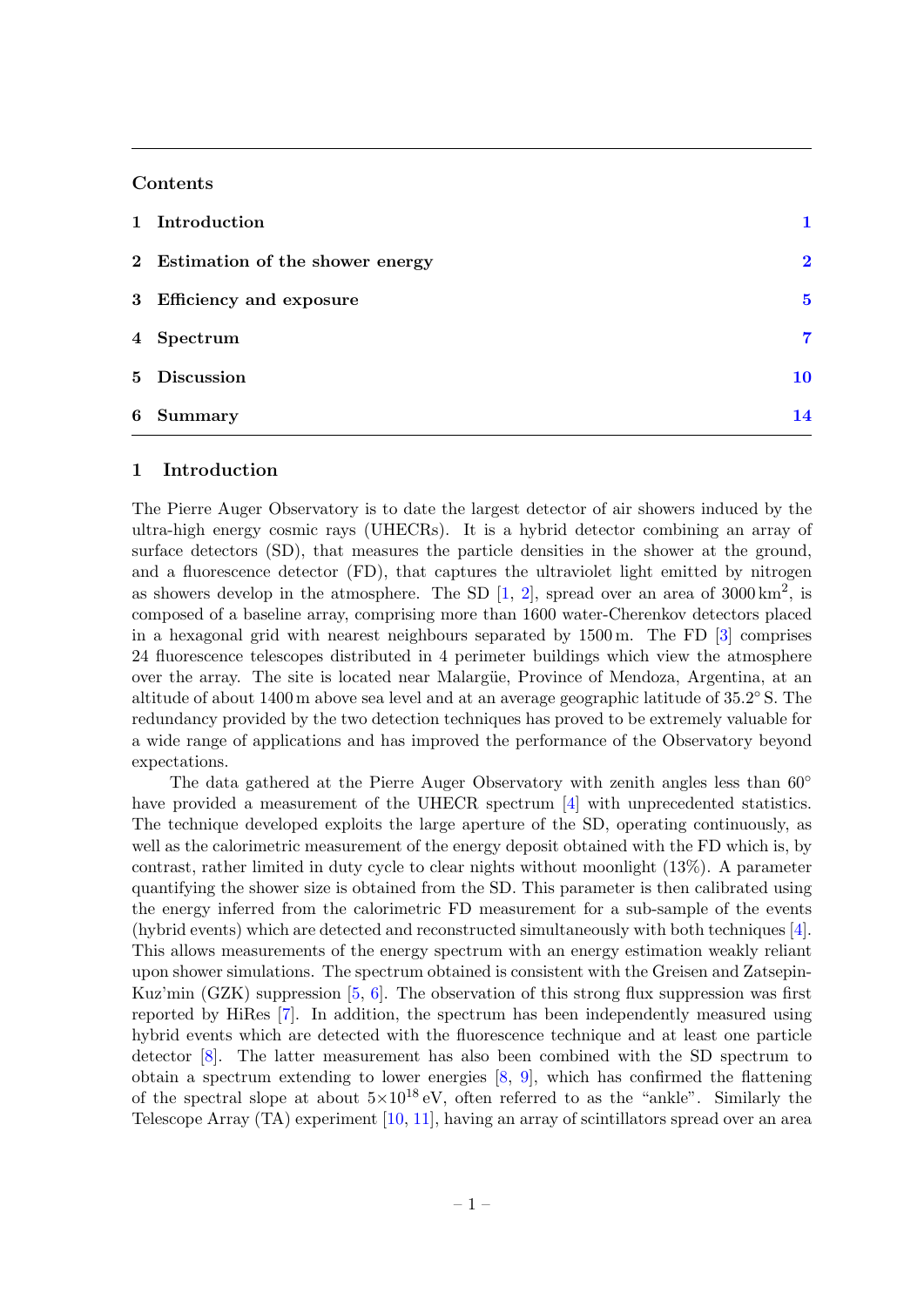of 700 km<sup>2</sup>, together with fluorescence telescopes, has provided an independent measurement of the spectrum using showers with zenith angles less than 45<sup>°</sup> in the Northern Hemisphere, which clearly displays the GZK steepening [\[12\]](#page-18-11). Although the two spectra are in agreement between the ankle and  $5\times10^{19}$  eV, there are discrepancies in the suppression region which are being scrutinized by a joint working group of both Collaborations.

The choice of deep-water Cherenkov detectors for the Pierre Auger Observatory was made to give substantial solid angle coverage for zenith angles exceeding 60<sup>°</sup> thus enabling detection of showers over a much broader angular and declination range than is possible in arrays using thinner detectors. The showers with large zenith angles traverse much larger atmospheric depths than than showers nearer the vertical and, as a result, are characterised by the dominance of secondary energetic muons at the ground, since the electromagnetic component of the shower is largely absorbed before reachig ground. Inclined showers have been observed since the 1960s and have stirred much interest [\[13\]](#page-18-12), but the first reliable methods for event reconstruction are relatively recent [\[14,](#page-18-13) [15\]](#page-18-14). These events provide an independent measurement of the cosmic-ray spectrum. In addition, since inclined showers are mainly composed by muons, their analysis has been shown to be particularly useful in determining the muon content of showers for comparison with predictions from shower models [\[16\]](#page-19-0). Inclined showers are also used to extend the accessible fraction of the sky covered in analyses of the distribution of the arrival directions of cosmic rays detected at Auger [\[17,](#page-19-1) [18\]](#page-19-2) and constitute the main background for searches for ultra-high energy neutrinos using air showers [\[19\]](#page-19-3).

In this article we present the measurement of the cosmic-ray spectrum derived from events with zenith angles between 60◦ and 80◦ detected with the Pierre Auger Observatory in the time period from 1 January 2004 to 31 December 2013.

#### <span id="page-4-0"></span>2 Estimation of the shower energy

Since inclined showers are dominated by muons that are strongly affected by the geomagnetic field, they require a specific reconstruction procedure that differs from that used for events with zenith angles less than  $60°$ . The method to estimate the energy of an inclined event recorded by the SD array, described in full detail in [\[15\]](#page-18-14), is summarised in the following.

The arrival direction  $(\theta, \phi)$  of the shower is obtained by fitting the start times of the signals recorded at the triggered stations to a plane front corrected for small time delays associated with the muon propagation as modelled in [\[20\]](#page-19-4). Once the shower geometry is established, the intensities of the signals are used to quantify the shower size and the impact point of the shower axis on the ground. The method is based on the observation that the shape of the muon distribution is approximately universal for a given shower direction and that only the overall normalisation of the muon distribution depends on the shower energy and primary mass [\[15,](#page-18-14) [21\]](#page-19-5). It has also been shown that the lateral shape of the muon density profile is consistently reproduced by different hadronic models and software packages used for air-shower simulations. These universal characteristics allow one to model the muon number density as a function of the position at the ground (muon distribution) as:

$$
\rho_{\mu}(\vec{r}) = N_{19} \; \rho_{\mu,19}(\vec{r}; \theta, \phi). \tag{2.1}
$$

Here  $N_{19}$  is a measure of the shower size and is the relative normalisation of a particular event with respect to a reference muon distribution,  $\rho_{\mu,19}(\vec{r};\theta,\phi)$  [\[22,](#page-19-6) [23\]](#page-19-7), and  $\rho_{\mu,19}$  is conventionally chosen to be the average muon density for primary protons with an energy of  $10^{19}$  eV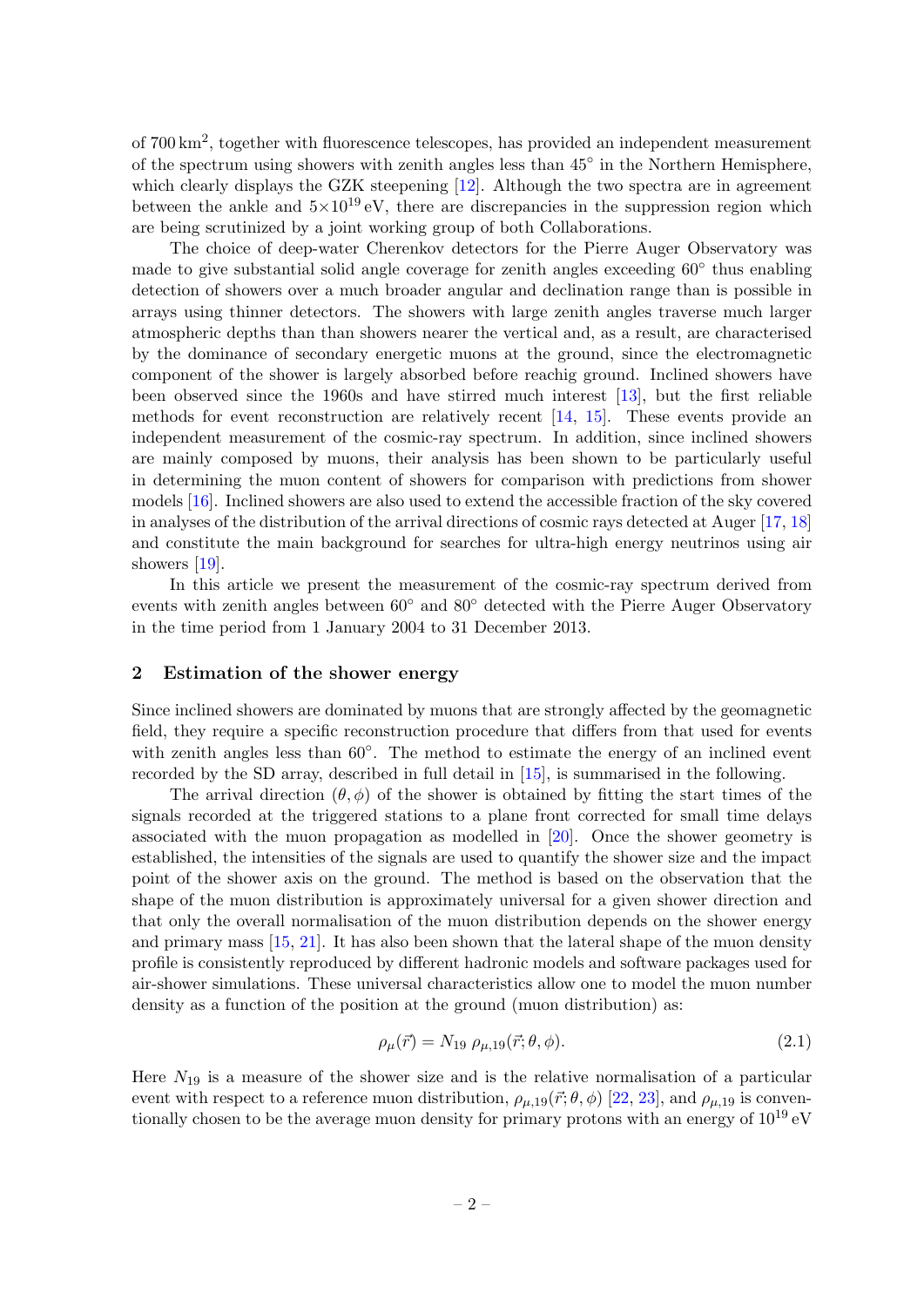simulated using  $QGSJETII-03$  [\[24\]](#page-19-8) as the hadronic interaction model.  $N_{19}$  is thus expected to be correlated with the shower energy, and independent of the shower arrival direction. Therefore,  $N_{19}$  can be used as the energy estimator of inclined events recorded at the SD.

 $N_{19}$  is estimated by fitting the measured signals at the SD stations to the expected muon distribution for a given arrival direction, using a maximum-likelihood method based on a probabilistic model of the detector response to muon hits obtained from GEANT4 [\[25\]](#page-19-9) simulations with the  $\overline{\text{Offline}}$  framework [\[26\]](#page-19-10) of the Pierre Auger Observatory. A residual electromagnetic component of the signal stemming from the muons themselves, mainly from decay in flight, is taken into account based on simulations (typically amounting to 20% of the muon signal) [\[27\]](#page-19-11). To ensure a good reconstruction, only events well-contained in the SD array are selected. This fiducial trigger requires that the reconstructed core of the shower falls within an active cell, defined as the elemental hexagon cell<sup>[1](#page-5-0)</sup> surrounding an operational station when the six neighbouring stations in the regular hexagonal pattern are also operational, at the time of the event.

Although the actual value for  $N_{19}$  depends upon the particular choice of composition and hadronic model made for the reference distribution, the absolute energy calibration is inferred from a sub-sample of hybrid events measured simultaneously with the FD and SD that are used to calibrate the shower size  $N_{19}$  with the calorimetric shower energy measured with the  $FD, E_{FD}$ . This ensures that most of the uncertainties associated with the unknown primary composition in data and hadronic model assumed, as well as many uncertainties associated with the reconstruction, are absorbed in this robust and reliable calibration procedure based only on data.

The FD provides a nearly calorimetric, model-independent energy measurement, because the fluorescence light is produced in proportion to the electromagnetic energy deposited by the shower in the atmosphere. The longitudinal profile of the energy deposit,  $dE/dX$ , is determined from the signals at the triggered pixels of the telescope cameras after taking into account the separate fluorescence and Cherenkov light contributions, as well as light attenuation and dispersion in the atmosphere [\[29\]](#page-19-12) . The electromagnetic energy released by the shower in the atmosphere is obtained by fitting the longitudinal profile  $dE/dX$  to a Gaisser-Hillas (GH) function [\[30\]](#page-19-13) and integrating over the X-range. The total primary energy,  $E_{\text{FD}}$ , is then derived by adding the so-called "invisible energy" carried into the ground by highenergy muons and neutrinos, which is estimated using an unbiased and model-independent method [\[31\]](#page-19-14). The shower-energy estimated with the FD has a total systematic uncertainty of 14% [\[32\]](#page-19-15).

For the calibration, only events with zenith angles greater than  $60^{\circ}$  independently triggered and reconstructed by the FD and SD are considered. The FD measurements must pass quality cuts designed to select high-quality longitudinal profiles observed under good atmospheric conditions, including the condition that the depth of the shower maximum,  $X_{\text{max}}$ , is within the field of view (FOV) of the telescopes. The latter condition together with the limited FOV of the FD may introduce a different selection efficiency for different primary masses. To avoid this effect, a strict cut on the slant depth range observed by the telescopes is also applied to ensure that the FOV is large enough to observe all plausible values of the depth of the shower maximum for the geometry of each individual shower. See [\[15\]](#page-18-14) for a full description of the selection criteria. Finally, only events with energies above  $4 \times 10^{18}$  eV are accepted to ensure practically full trigger efficiency (see Section [3\)](#page-7-0).

<span id="page-5-0"></span><sup>&</sup>lt;sup>1</sup>The elemental hexagon cell is the region with vertices at the barycentre of each of the six triangles around The elemental nexagon cell is the region with vertices at the barycentre of each of the six<br>the central station, with area given by  $D^2\sqrt{3}/2$  where  $D = 1.5$  km is the array spacing [\[28\]](#page-19-16).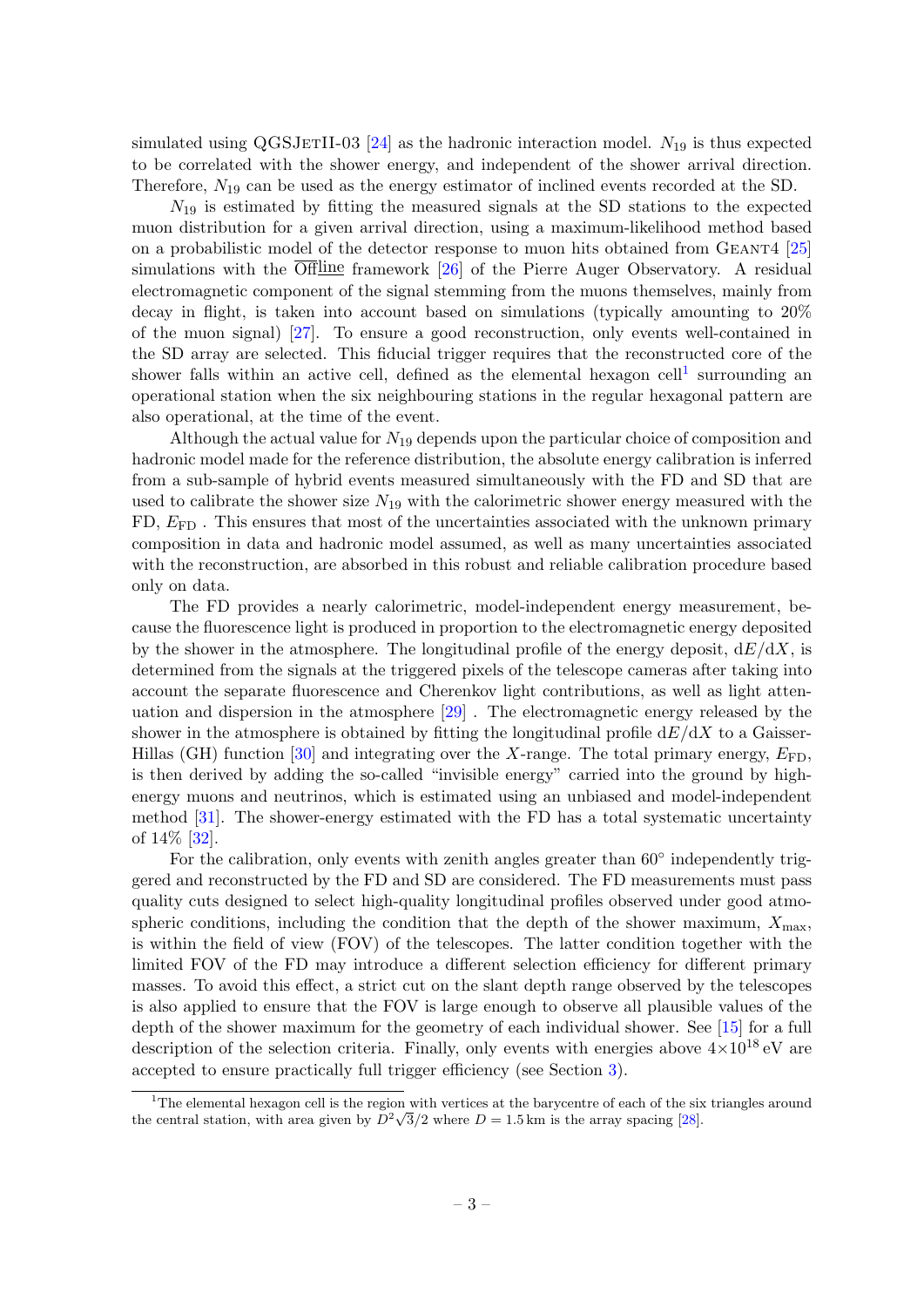

<span id="page-6-0"></span>**Figure 1.** Correlation between the shower size parameter,  $N_{19}$ , and the reconstructed FD hybrid energy,  $E_{\text{FD}}$ , for the selected hybrid data with  $\theta \geq 60^{\circ}$  used in the fit. The uncertainties indicated by the error bars are described in the text. The solid line is the best fit of the power-law dependence  $E_{SD} = A (N_{19})^B$  to the data. The corresponding ratio distribution of the SD energy  $E_{SD}$  to the FD energy  $E_{\text{FD}}$  is shown in the inset.

Here we present the calibration results using inclined events with zenith angles between 60◦ and 80◦ recorded from 1 January 2004 to 30 September 2013, increasing the data sample by about  $16\%$  with respect to the one used in previous analyses  $[15, 16]$  $[15, 16]$  $[15, 16]$ . A total of 255 hybrid events are selected.

The correlation between the energy estimator  $N_{19}$  and the calorimetric hybrid energy  $E_{\text{FD}}$  is well described by a simple power-law function:

$$
N_{19} = A' (E_{\rm FD}/10^{19} \,\text{eV})^{B'}.
$$
\n(2.2)

The fit is based on a tailored maximum-likelihood method [\[33\]](#page-20-0) that includes both the uncertainties of  $N_{19}$  and  $E_{\text{FD}}$  without relying on approximations. For each event the uncertainty in  $N_{19}$  corresponds to the reconstruction uncertainty as obtained from the fit to the reference muon distribution. Shower-to-shower fluctuations of  $N_{19}$  also contribute to the spread and are taken into account. The relative uncertainty associated with shower-to-shower fluctuations is assumed to be constant in the energy range of interest and fitted to the data as an extra parameter. The uncertainty in  $E_{FD}$  assigned to each event comes from the propagation of both the statistical uncertainties of the reconstruction procedure (associated with the reconstruction of the shower geometry, the GH fit to the longitudinal profile and the correction for the invisible energy) and the uncertainties of the atmospheric parameters [\[32\]](#page-19-15).

The resulting fit to the selected data is illustrated in figure [1.](#page-6-0) By inverting the fitted function, the SD energy estimate is given as  $E_{SD} = A (N_{19})^B$  and the corresponding calibration parameters are  $A = (5.701 \pm 0.086) \times 10^{18}$  eV and  $B = 1.006 \pm 0.018$ . Although statistical uncertainties of the calibration constants  $A$  and  $B$  affect the SD energy scale, their contribution is small (from 1.5% at  $10^{19}$  eV to 4.5% at  $10^{20}$  eV), decreasing as the number of events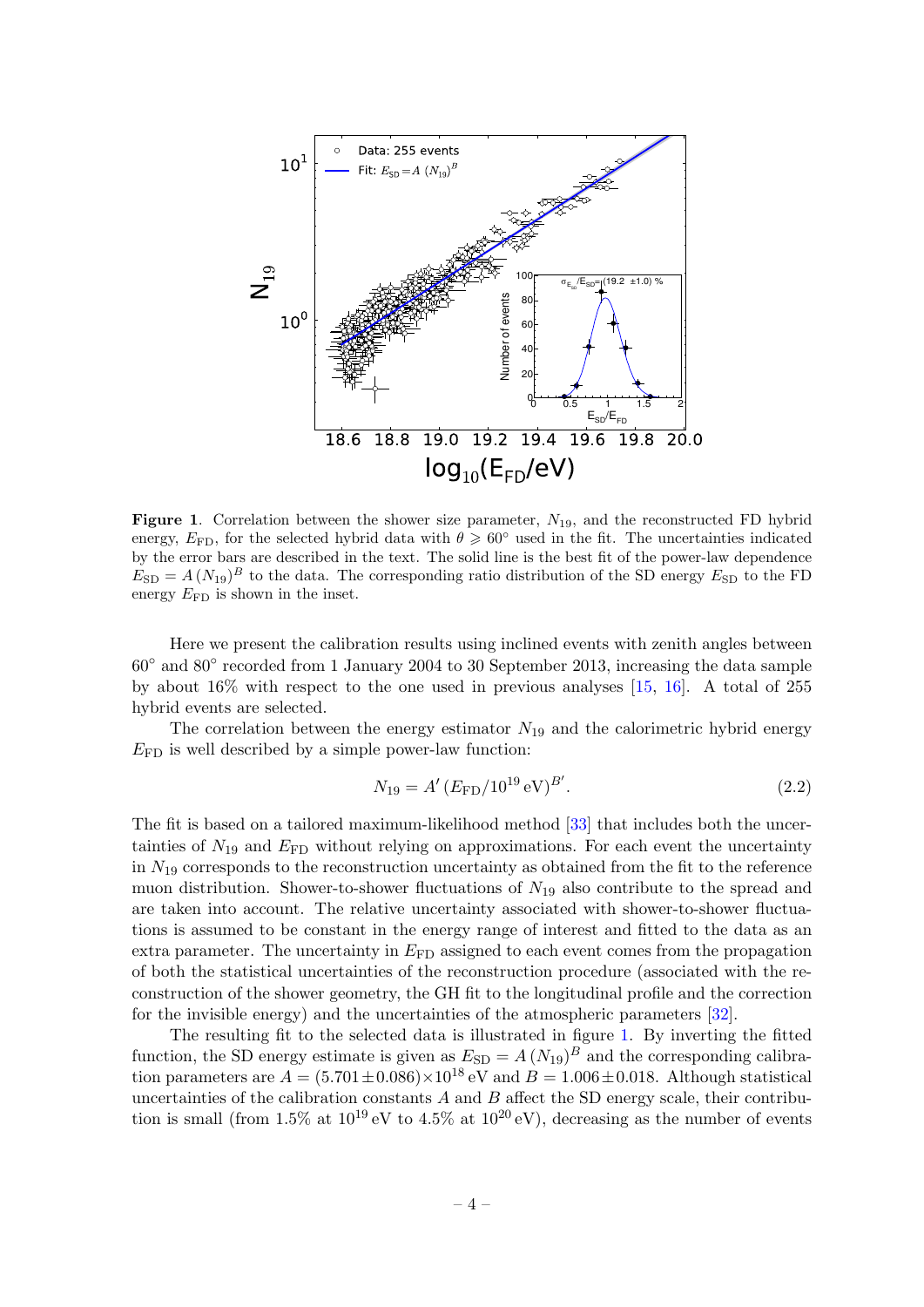increase. There is also an uncertainty of ∼2% attributed to the different angular distributions of the hybrid events and the full inclined data set used to calculate the spectrum. The main contribution to the systematic uncertainty comes from the overall systematic uncertainty of 14% from the FD energy scale. By adding the uncertainties described above in quadrature, the total systematic uncertainty in  $E_{SD}$  ranges between 14% at  $10^{19} \text{ eV}$  and 17% at  $10^{20} \text{ eV}$ .

The resolution in  $E_{\text{SD}}$  is computed from the distribution of the ratio of  $A (N_{19})^B / E_{\text{FD}}$ for the hybrid events used for the calibration, assuming a fixed FD energy resolution of 7.6% [\[32\]](#page-19-15) (method based on [\[34\]](#page-20-1)). The resulting average SD energy resolution is estimated to be  $(19 \pm 1)\%$  $(19 \pm 1)\%$  $(19 \pm 1)\%$  (see inset in figure 1). It is dominated by low-energy showers due to the limited number of events at the highest energies.

#### <span id="page-7-0"></span>3 Efficiency and exposure

The final step in measuring the energy spectrum is a precise determination of the exposure for the observations. The exposure involves the time integral of the aperture, that is, the integral of the instantaneous effective area of the SD over solid angle and observation time. This integral is subsequently weighted by the trigger and event selection efficiency, which depends on the characteristics of the shower such as the nature of the primary particle, its energy and arrival direction. For low energies, the efficiency is smaller than one due to the trigger and the selection procedures (details in [\[15,](#page-18-14) [28\]](#page-19-16)) and can in practice be a source of large uncertainty. It is thus advantageous to limit the spectral measurements to energies at which the array is fully efficient, that is, when the effective area of the SD coincides with the geometrical one.

The inclined SD data set used to measure the cosmic-ray spectrum is composed of events selected to have zenith angles between 60◦ and 80◦ and falling inside an active region of the array to guarantee that no crucial part of the shower is missing. Hence, the trigger and event selection efficiency of the SD array for inclined showers is the probability that a cosmic-ray shower reaching an active region of the array induces a trigger, is selected and finally reconstructed.

The energy for full detector efficiency is determined using hybrid events (detected with the FD and having at least one triggered SD station). To avoid biases from the primary composition, the same data selection criteria as for the energy calibration are applied (see Section [2\)](#page-4-0). Additionally, it is required that the shower core reconstructed with the FD technique falls within an active cell of the SD array. Assuming that the detection probabilities of the SD and FD detectors are independent, the average detection efficiency as a function of calorimetric shower energy reconstructed with the FD can be estimated from the fraction of hybrid events that trigger the SD, are selected and finally reconstructed [\[15\]](#page-18-14). The resulting efficiency is shown in figure  $2$  as a function of both shower energy  $E$  and shower size parameter  $N_{19}$ . The conversion of  $N_{19}$  to energy has been made using the calibration procedure based on data discussed in the Section [2.](#page-4-0) The efficiency evaluated with the hybrid approach is subject to relatively large uncertainties, indicated as error bars, which are due largely to the limited number of events. The trigger efficiency of the SD array is found to be almost fully efficient (>98%) for energies above  $4\times10^{18}$  eV or for  $N_{19} > 0.7$ . This value will be used as our estimate of the energy for full efficiency.

The energy for full efficiency obtained with the hybrid apprach is cross-checked using full shower and detector simulations. The sample used consists of about 20000 proton showers simulated with Corsika [\[35\]](#page-20-2) using QGSJetII-04 [\[36\]](#page-20-3) with zenith angles isotropically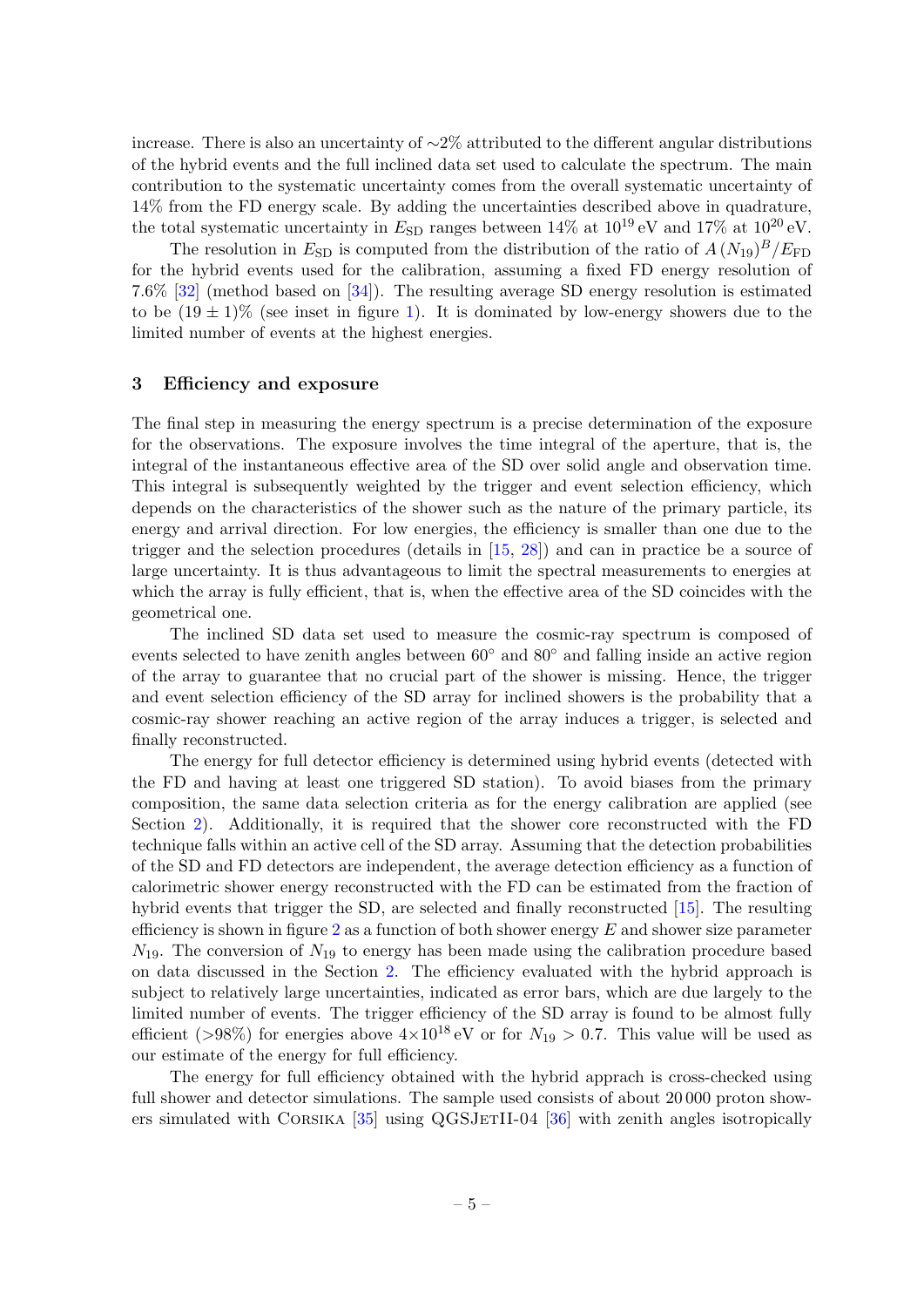

<span id="page-8-0"></span>Figure 2. Trigger and event selection efficiency of the SD array for showers with zenith angles between 60◦ and 80◦ as a function of shower energy derived from the hybrid data (circles) and from the Monte Carlo simulated showers (squares). The error bars indicate the statistical uncertainty (the 68% probability contour).

distributed between  $60°$  and  $80°$  and energies ranging from  $\log_{10}(E/\text{eV}) = 18$  to 20, in steps of 0.5 (with a spectral index  $\gamma = 1$  in each sub-interval). To generate the simulated events, these showers subsequently underwent a full simulation of the detector response, within the Offline framework, with random impact points in the SD array. Only showers with impact points in an active region of the array are considered for this analysis. For each event, the full trigger and event selection chain are applied.

The trigger efficiency for inclined showers depends mainly on the total number of muons at the ground for a given arrival direction, which is proportional to the reconstructed shower size parameter  $N_{19}$ . A recent study [\[16\]](#page-19-0) has reported that the measured muon number in inclined showers at ground level exceeds expectations obtained with simulations and various hadronic interaction models (even when assuming a pure iron composition). This implies that simulations and data have a different  $N_{19}$ −E correlation, that is, the MC energy is not directly comparable to  $E_{\text{FD}}$  for the same muon content. To carry out a comparison between using hybrid data and simulations, we correct for the muon deficit observed in simulations by converting the shower size of each simulated event into energy using the same calibration procedure applied for the data. The resulting efficiency as a function of both shower energy and shower size parameter is also shown in figure [2.](#page-8-0) The trigger and selection become almost fully efficient at energies above  $4\times10^{18}$  eV in agreement with hybrid data. It has been tested with simulations that above this energy, the detector is fully efficient independently of the particular choice of mass composition and hadronic model.

The choice of a fiducial trigger based on active hexagons allows us to exploit the regularity of the array [\[28\]](#page-19-16). The geometrical aperture of the array is obtained as a multiple of the aperture of an elemental hexagon cell. Above the energy for full efficiency, the detection area per cell is  $1.95 \text{ km}^2$ , which results in an aperture of  $a_{\text{cell}} = 1.35 \text{ km}^2 \text{ sr}$  for showers with zenith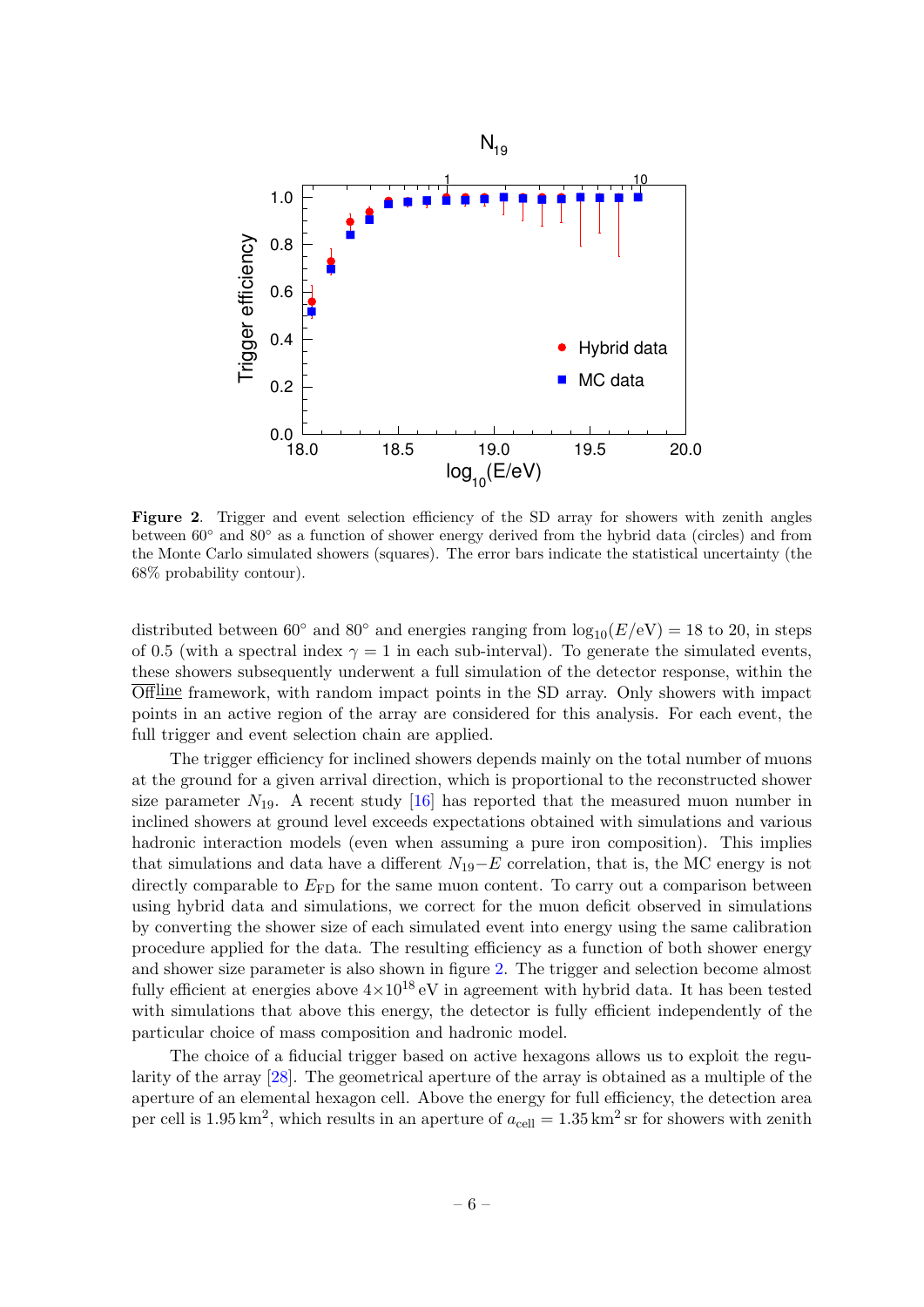angles between 60◦ and 80◦ . The calculation of the integrated exposure over a given period of time simply amounts to counting the operational cells as a function of time,  $N_{\text{cell}}(t)$ , and integrating the corresponding aperture,  $N_{cell}(t) \times a_{cell}$ , over time. The overall uncertainty on the integrated exposure is less than 3% [\[28\]](#page-19-16).

In January 2004 the initial area spanned by the array was about  $34 \text{ km}^2$  and it rose steadily until August 2008 when over 1600 surface detectors were in operation. The calculation of the surface area is the same as that used for the spectrum measured with events at zenith angles less than 60◦ and has been done numerically, making use of the trigger rate at each station [\[28\]](#page-19-16). The integrated exposure for showers with zenith angles between  $60^{\circ}$ and 80 $\textdegree$  amounts to  $(10890 \pm 330) \text{ km}^2 \text{ sr}$  yr in the time period from 1 January 2004 to 31 December 2013 (which corresponds to 29% of the exposure for showers with  $\theta$ <60° in the same period). This calculation excludes periods during which the array was not sufficiently stable, which add up to a small fraction of the total time (of the order of 5%).

#### <span id="page-9-0"></span>4 Spectrum

Inclined events recorded by the SD in the time period between 1 January 2004 and 31 December 2013 were analysed and calibrated with the procedure outlined above. The resulting data set consists of 254 686 events that fell on the active part of the array with zenith angles in the interval between 60◦ and 80◦ . To avoid large uncertainties due to the trigger and event selection efficiencies, only events having energies greater than  $4\times10^{18}$  eV are considered for the spectrum calculation, reducing the sample to 15 614 events.

The differential flux of cosmic rays at a certain energy  $E, J(E)$ , is obtained by dividing the energy distribution of the cosmic rays by the accumulated exposure in the corresponding zenith-angle interval for the energies in the range of full trigger efficiency. Figure [3](#page-10-0) shows this ratio for the selected events (also displayed as a function of the equivalent shower size  $N_{19}$ ). This is a raw distribution since effects of the finite resolution of the SD energy measurement have not yet been taken into account. Note that this figure also shows the ratio below  $4\times10^{18}$  eV where it is not expected that the flux will be reproduced accurately because of the energy dependence of the triggering efficiency (see figure [2\)](#page-8-0).

A correction must be applied to account for the effect of the resolution in the energy determination, responsible for a bin-to-bin event migration. The number of events in a given bin is contaminated by movements of reconstructed energies from the adjacent bins. For an energy spectrum which is steeply falling, upward fluctuations into a given bin are not completely compensated by other fluctuations from the other direction, and the net effect is an overestimate of the flux when this correction is not applied. Due to this, the measured spectrum is shifted towards higher energies with respect to the true spectrum. To correct for this, a forward-folding approach is applied. Monte Carlo simulations are used to determine the resolution of the SD energy estimator based on the shower size parameter,  $N_{19}$ , for different assumptions on the primary mass and hadronic interaction models. Then the average resolution is converted to the SD energy resolution using the same energy scale as obtained from the data. In addition, intrinsic fluctuations (also called shower-to-shower fluctuations) contribute to the bin migration. In this case, these fluctuations are modelled with a normal distribution that has a constant relative standard deviation,  $\sigma(N_{19})/N_{19}$ , and are estimated in the data-calibration procedure as explained in [\[15\]](#page-18-14), resulting in  $\sigma(N_{19})/N_{19} = (14 \pm 1)\%$ . From the SD energy resolution and intrinsic fluctuations, a bin-to-bin migration matrix is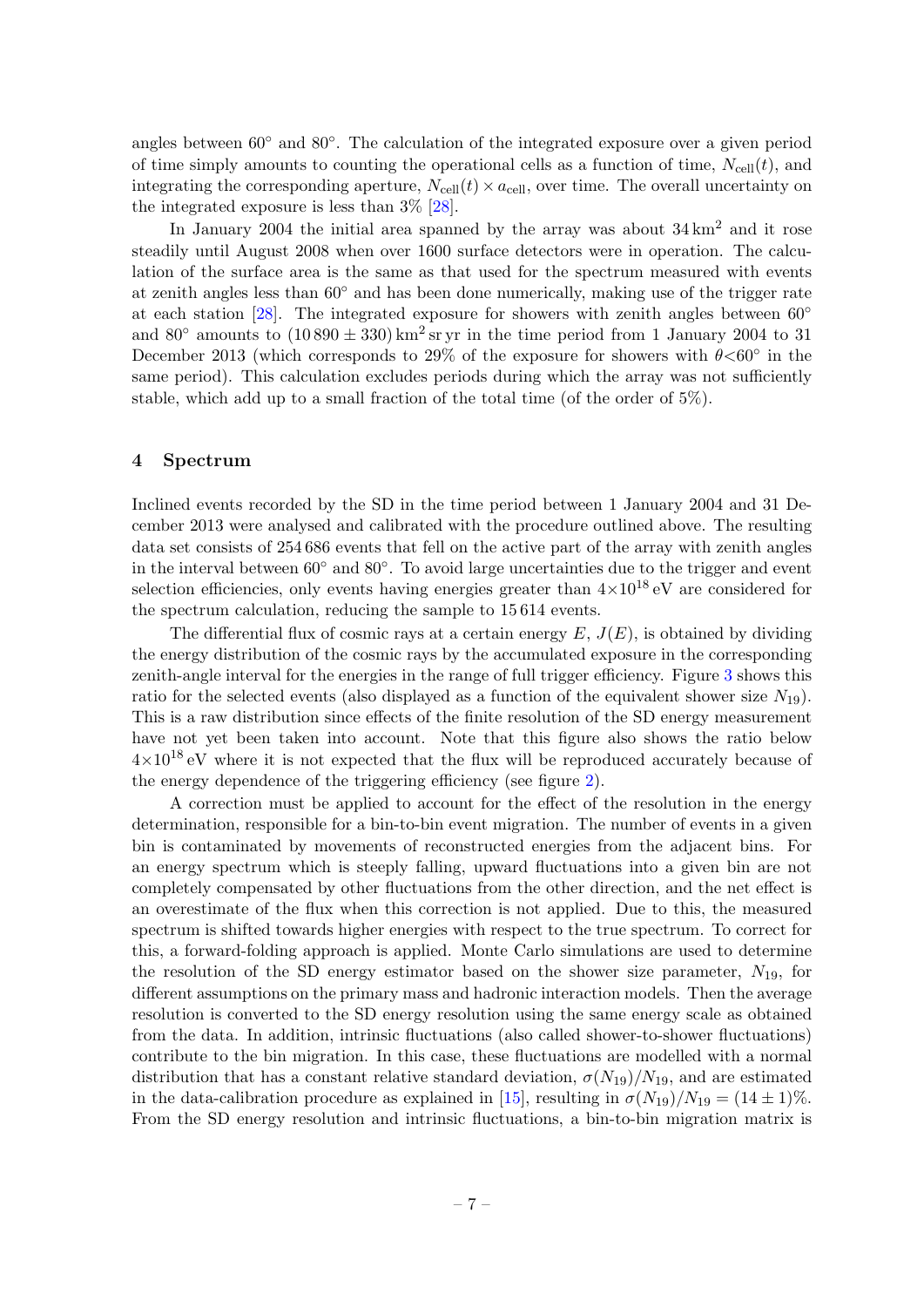

<span id="page-10-0"></span>Figure 3. Uncorrected energy spectrum of the cosmic rays derived from inclined events with zenith angles  $60^{\circ} \le \theta \le 80^{\circ}$  in terms of energy and shower size. Only statistical uncertainties are shown. The number of events in each of the bins above  $4\times10^{18}$  eV (vertical dashed line) is given above the points.

derived. The matrix is then used to find a flux parameterisation that matches the measured data when forward-folded.

We assume a common parameterisation for the spectrum given a power law below the ankle and a power law plus a smoothly changing function above,

<span id="page-10-2"></span>
$$
J(E) \propto E^{-\gamma_1} \qquad ; \ E < E_{\text{ankle}}, \tag{4.1}
$$

<span id="page-10-3"></span>
$$
J(E) \propto E^{-\gamma_2} \left[ 1 + \left(\frac{E}{E_s}\right)^{\Delta \gamma} \right]^{-1} \quad ; \ E \geqslant E_{\text{ankle}}, \tag{4.2}
$$

where  $E<sub>s</sub>$  is the energy at which the flux falls to one-half of the value of the power-law extrapolation of the intermediate region and  $\Delta\gamma$  gives the increment of the spectral index beyond the suppression region<sup>[2](#page-10-1)</sup>. This parameterisation was convolved with the migration matrix and the resulting flux was fitted to the measured spectrum, using a binned maximumlikelihood approach assuming Poisson statistics. As  $E_{\text{ankle}}$  is very close to the saturation energy for inclined showers, neither  $E_{\text{ankle}}$  nor  $\gamma_1$  can be reliably established from the data. These parameters are relevant for the unfolding of the lower-energy part of the spectrum. They were fixed to the values obtained in the spectrum reported in [\[9\]](#page-18-8),  $\gamma_1 = 3.23 \pm 0.01 \pm 0.01$ 

<span id="page-10-1"></span><sup>&</sup>lt;sup>2</sup>Note that  $\Delta \gamma = 1/\ln(W_c)$  in the equivalent expression used in [\[8\]](#page-18-7), where  $W_c$  defines the width of the transition region at the suppression.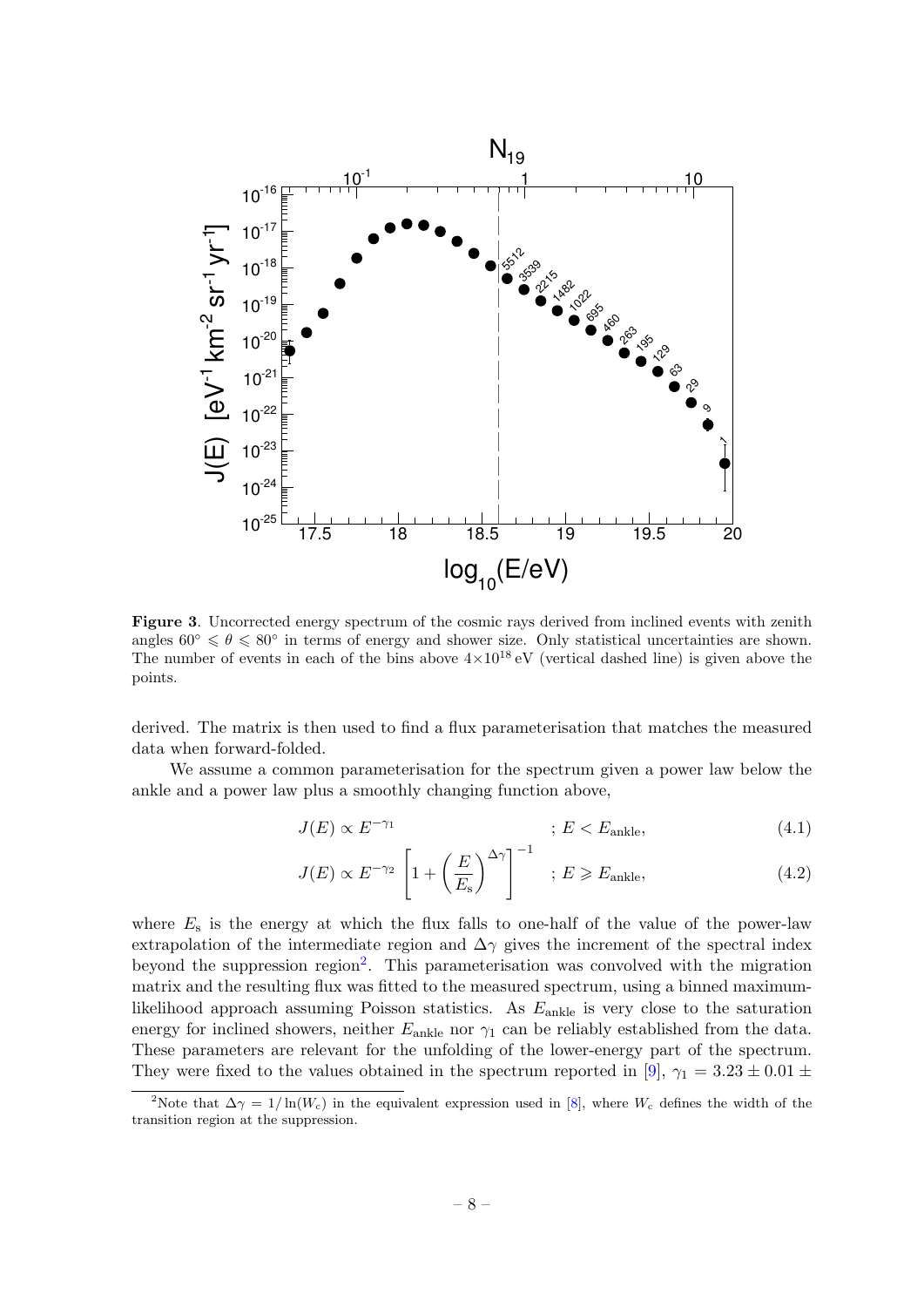

<span id="page-11-0"></span>Figure 4. Correction factor applied to the measured spectrum to account for the detector effects as a function of the cosmic-ray energy. The uncertainty due to the energy resolution is shown with the dark band, and that due to shower-to-shower fluctuations with the blue band. The total uncertainty, also including the uncertainty of the fit, is shown by the light band.

0.07 (sys) and  $E_{\text{ankle}} = (5.25 \pm 0.12 \pm 0.24 \text{ (sys)}) \times 10^{18} \text{ eV}$ , while the other parameters were left free. The convolved flux is finally divided by the input flux to obtain the correction factors which are in turn applied to the measured binned spectrum.

The correction factor resulting from the fit of the assumed parameterisation is shown in figure [4.](#page-11-0) The uncertainty from the fit was obtained by propagating the covariance matrix of the fitted parameters into the correction function. A systematic uncertainty is attributed to possible variations of the shower-to-shower fluctuations, which can arise if the mass component changes and because of the changing  $X_{\text{max}}$  over the energy range of interest. Although recent results [\[16\]](#page-19-0) favour a transition from lighter to heavier elements in the energy range considered, here we assume a conservative scenario where the relative fluctuations are allowed to vary between 4% (corresponding to a pure iron composition) and 21% (corresponding to a pure proton composition) over the full energy range. Finally, the propagated uncertainty in the average resolution of the energy estimator  $N_{19}$ , estimated to be on the order of 10%, was also included. The uncertainty in the correction factor that arises from the uncertainties in the ankle parameters  $(E_{\text{ankle}})$  and  $\gamma_1$ , fixed to the values reported in [\[9\]](#page-18-8), is negligible  $(<1\%$  below  $E_s$ ). In figure [4,](#page-11-0) in addition to the total uncertainty (light band), the last two uncertainty components are shown separately to illustrate that the main contribution is the systematic uncertainty due to variations of the shower-to-shower fluctuations.

The spectrum, corrected for energy resolution, is shown in figure [5.](#page-12-1) The error bars represent statistical uncertainties only. The flux is multiplied by  $E^3$  to better present its features, a flat region above  $4 \times 10^{18}$  eV up to the steepening at energies above about  $4 \times 10^{19}$  eV. The light shaded boxes indicate the total systematic uncertainties (less than  $\sim$ 40% up to  $4\times10^{19}$  eV, and then increasing up to ~200% for the highest energy bin), which include the uncertainty in the calibration parameters propagated to the flux, a global uncertainty derived from the SD exposure calculation (3%), the uncertainty arising from the unfolding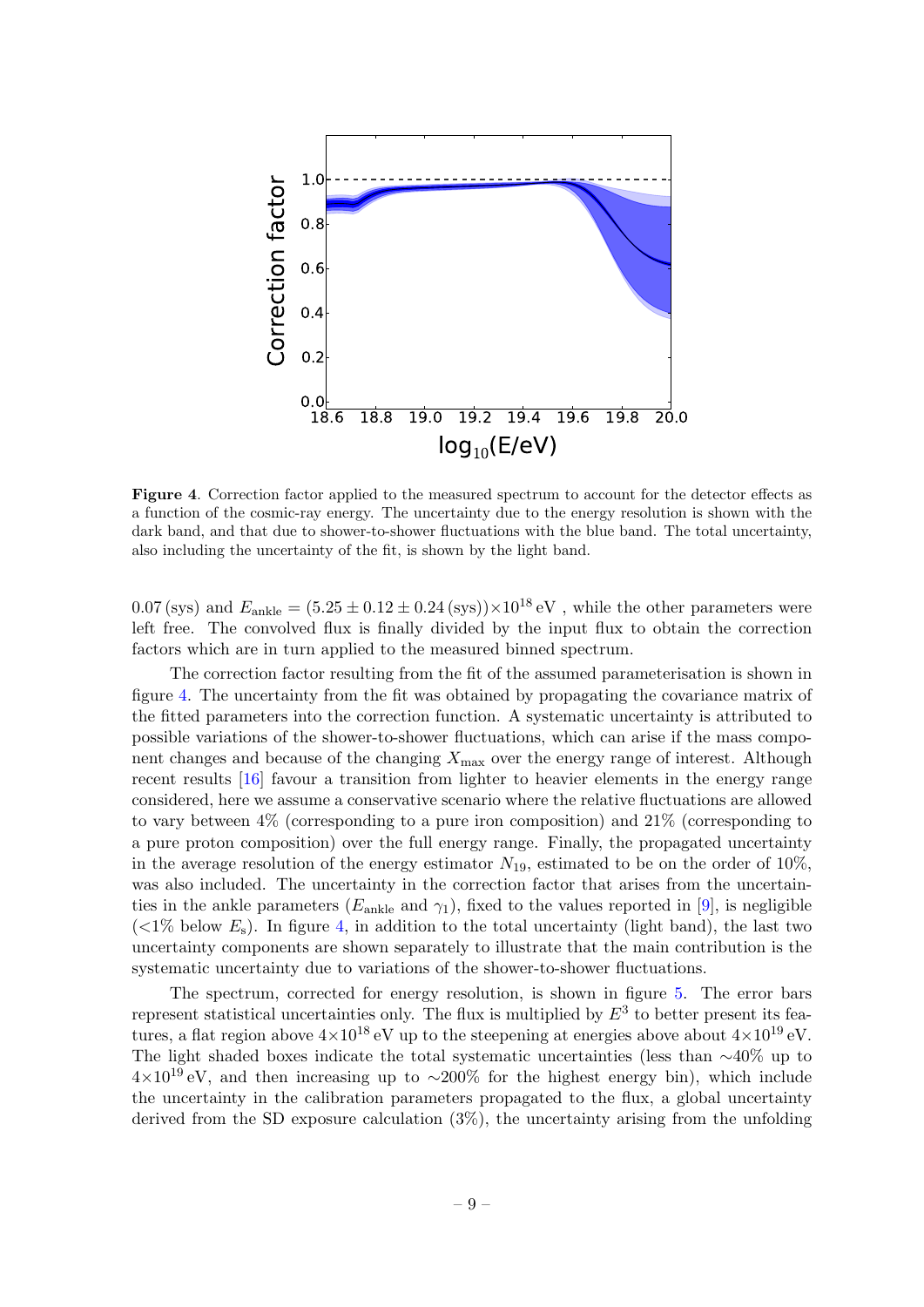

<span id="page-12-1"></span>Figure 5. Energy spectrum of the cosmic rays, corrected for energy resolution, derived from inclined data with zenith angles  $60° \le \theta \le 80°$ . The error bars represent statistical uncertainties. The light shaded boxes indicate the total systematic uncertainties. For illustration purposes, the systematic uncertainties excluding the uncertainty from the energy scale are also shown as darker boxes. The effective number of events, after correcting the flux for energy resolution, is given above the points.

process, and the global systematic uncertainty of the FD energy scale (14%) from the hybridcalibration procedure. In figure [6](#page-13-0) these separate contributions to the systematic uncertainties in the derived flux are shown as a function of the cosmic-ray energy.

#### <span id="page-12-0"></span>5 Discussion

The characteristic features of the spectrum have been quantified by fitting the model given by eqs.  $(4.1)$  and  $(4.2)$ , which assumes a spectrum with a sharp ankle and a smooth suppression at the highest energies, to the unfolded spectrum. The result of the best fit is shown as a solid line in figure [7.](#page-14-0) Another approach is to describe the spectrum with three power laws separated by two breaking points as illustrated by a dashed line in figure [7.](#page-14-0) The first model improves marginally the description of the abrupt change of slope observed at higher energies. The spectral parameters from the best fits to the data are given in table [1,](#page-13-1) quoting both statistical and systematic uncertainties.

Note that, as explained above, the selected energy threshold of  $4\times10^{18}$  eV is, by coincidence, close to the value obtained for the ankle,  $(5.25 \pm 0.12) \times 10^{18}$  eV, in the combined analysis of hybrid events and SD events [\[9\]](#page-18-8). It is thus not possible to analyse the ankle transition properly. Nevertheless, the raw data do clearly display such a feature (see figure [3\)](#page-10-0) which we do not analyse any further here due to the large uncertainty in the efficiency in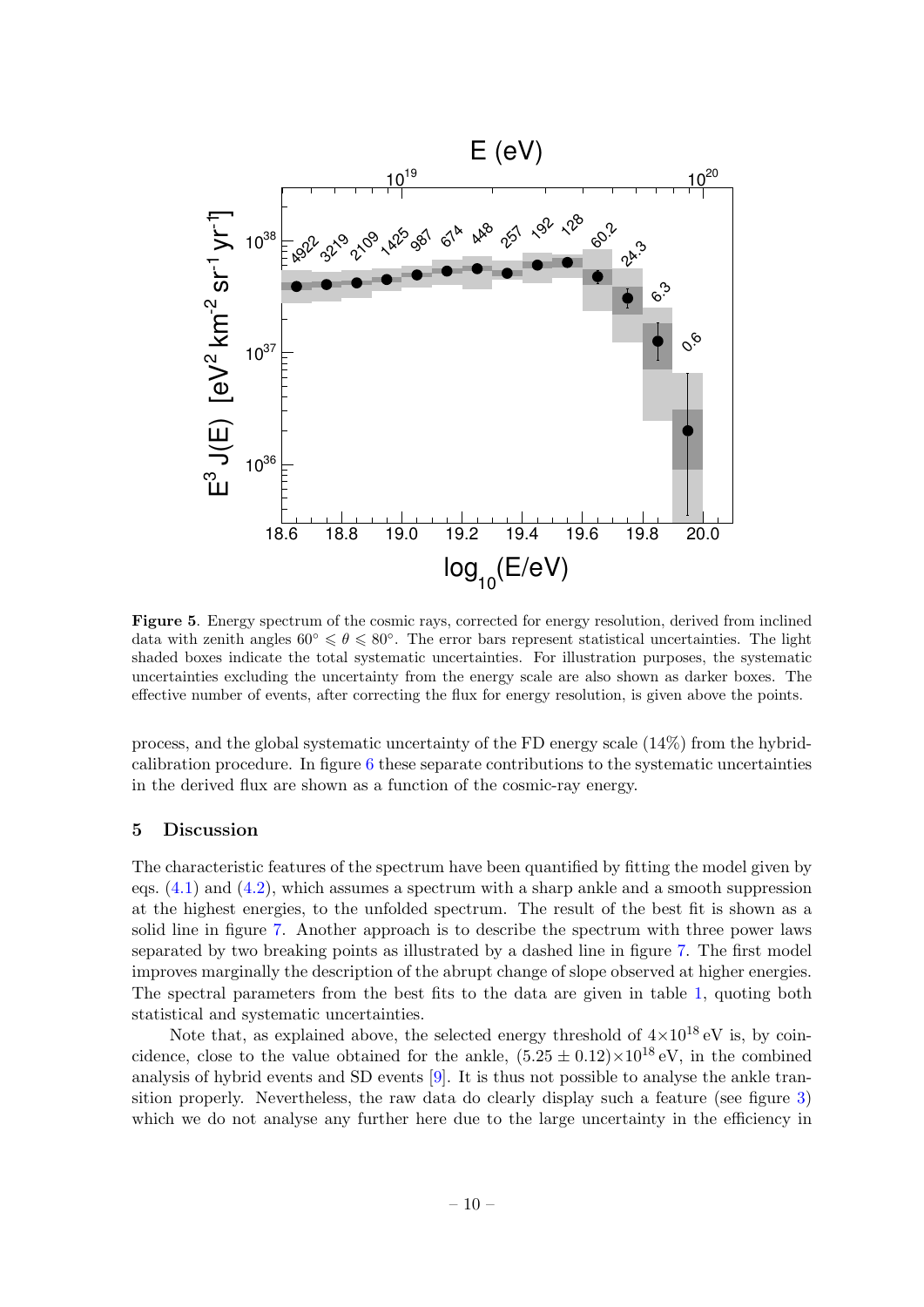

<span id="page-13-0"></span>Figure 6. Systematic uncertainties in the derived flux as a function of the cosmic-ray energy. For a description of the different sources of systematic uncertainty, see the text.

| Parameter            | Power laws                                                              | Power laws $+$ smooth suppression                                       |
|----------------------|-------------------------------------------------------------------------|-------------------------------------------------------------------------|
|                      | $\gamma_2(E > E_{\text{ankle}})$ 2.71 $\pm$ 0.02 $\pm$ 0.1 (sys)        | $2.70 \pm 0.02 \pm 0.1$ (sys)                                           |
| $E_{\rm break}$      | $(4.01 \pm 0.21^{+1.0}_{-1.7} \text{ (sys)}) \times 10^{19} \text{ eV}$ |                                                                         |
|                      | $\gamma_3(E > E_{\text{break}})$ 5.98 ± 0.61 $^{+0.9}_{-1.4}$ (sys)     |                                                                         |
| $E_{\rm s}$          |                                                                         | $(5.12 \pm 0.25^{+1.0}_{-1.2} \text{ (sys)}) \times 10^{19} \text{ eV}$ |
| $\Delta\gamma$       |                                                                         | $5.4 \pm 1.0^{+2.1}_{-1.1}$ (sys)                                       |
| $\chi^2/\text{ndof}$ | 15.7/10                                                                 | 13.2/10                                                                 |

<span id="page-13-1"></span>Table 1. Fitted parameters, with statistical and systematic uncertainties, parameterising the energy spectrum measured with the inclined events.

this region (see figure [2\)](#page-8-0). As a consequence, the  $\gamma_1$  and  $E_{ankle}$  parameters in equation [\(4.1\)](#page-10-2) have been fixed to the values reported in [\[9\]](#page-18-8).

Both models consistently describe the "flat" region of the spectrum above the ankle up to the observed onset of the suppression at  $\sim$ 4×10<sup>19</sup> eV by a power law with a spectral index of  $\gamma_2 = 2.7$ . The spectral index after the steepening is less certain due to the low number of events and large systematic uncertainties. The significance of the suppression<sup>[3](#page-13-2)</sup> is  $\sim 6.6 \sigma$  with 220.4 events expected above the break energy  $E_{\text{break}}$  while only 102 events were observed.

A different observable that characterises the suppression is the energy  $E_{1/2}$  at which the integral spectrum drops by a factor of two relative to the power-law extrapolation from lower energies, as suggested in [\[38\]](#page-20-4). Here, the integral spectrum was computed by integrating

<span id="page-13-2"></span><sup>&</sup>lt;sup>3</sup>Following the recipe given in [\[37\]](#page-20-5), the null hypothesis that the power law with spectral index  $\gamma_2$  $2.71 \pm 0.02$  continues beyond the suppression point can be rejected due to the low probability  $(5\frac{+3}{2}) \times 10^{-11}$ .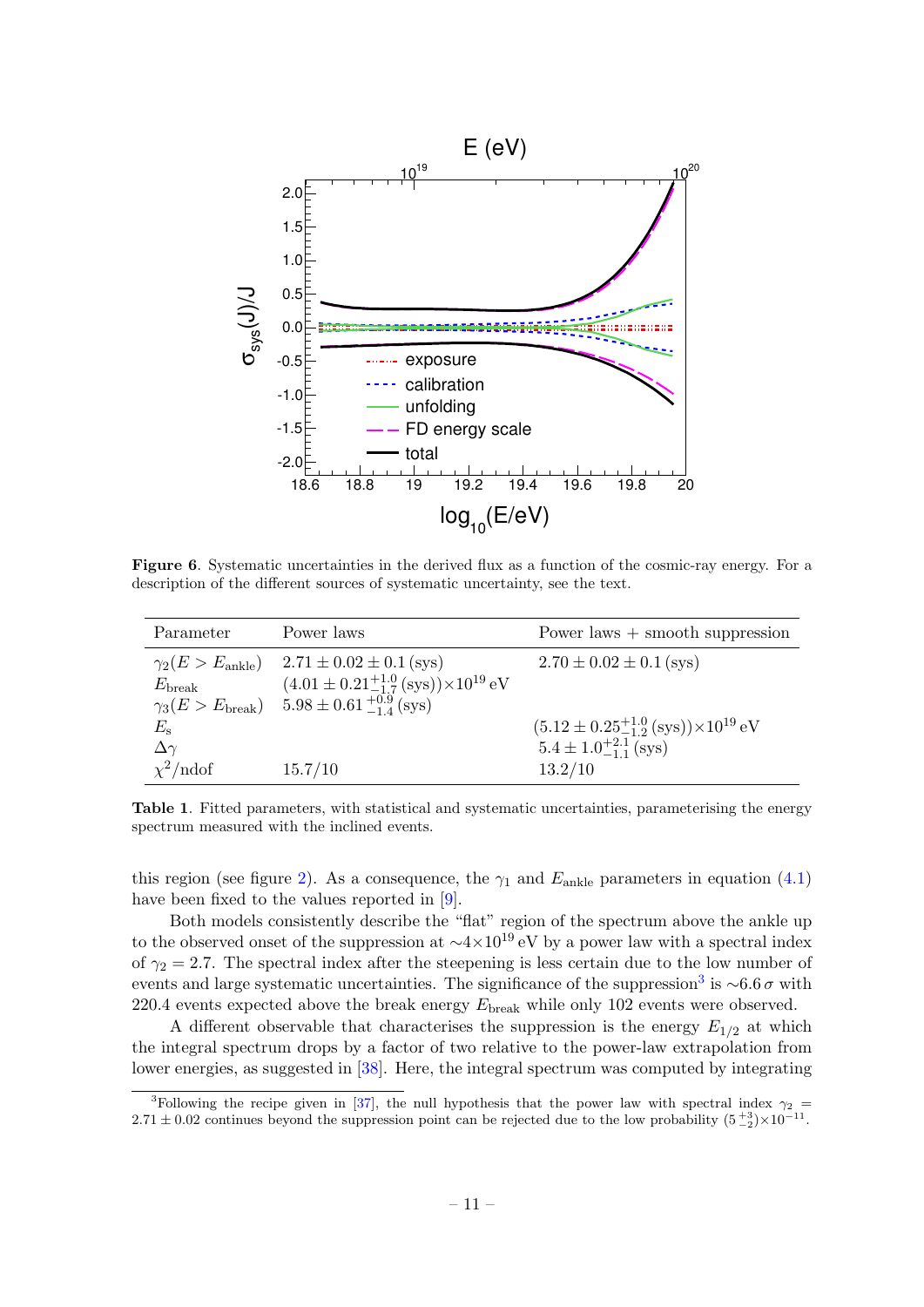

<span id="page-14-0"></span>Figure 7. Energy spectrum of the cosmic rays, corrected for energy resolution, derived from inclined data fitted with simple power laws (dashed line) and with eqs. [\(4.1\)](#page-10-2) and [\(4.2\)](#page-10-3) (solid line). The systematic uncertainty on the energy scale is 14%.

the parameterisation given by eqs.  $(4.1)$  and  $(4.2)$  and the parameters reported in table [1.](#page-13-1) The result yields  $E_{1/2} = (3.21 \pm 0.01 \pm 0.8 \text{ (sys)}) \times 10^{19} \text{ eV}$ , which is smaller than the value of  $\approx 5.3 \times 10^{19}$  eV predicted for the GZK energy cutoff of protons [\[38\]](#page-20-4) (practically independent of the generation index of the assumed energy spectrum), with a difference at the level of 2.6  $\sigma$ . In [\[38\]](#page-20-4) the assumption was made that the sources of ultra-high energy cosmic rays are uniformly distributed over the universe and are accelerators of protons. In reality, sources are discrete and in the GZK region the shape of the spectrum will be dominated by the actual distribution of sources around us. Further discussion of this point is given in [\[39\]](#page-20-6). Other scenarios for the high-energy suppression of the spectrum (e.g.,  $[40-43]$  $[40-43]$ ) attribute it to the limiting acceleration energy at the sources rather than to the GZK effect, providing a good description of the combined Auger energy spectrum as shown in [\[44\]](#page-20-9).

To compare the spectrum obtained here with other measurements, we have adopted the technique suggested in [\[45\]](#page-20-10) in which the differential flux at each energy is compared with the expected differential flux from a reference spectrum. We choose as reference a spectrum with an index  $4$  of 2.67 fitted to the flux presented here (see figure [5\)](#page-12-1) in the energy bin corresponding to  $\log_{10}(E/\text{eV}) = 18.95$  (bin width of 0.1), which contains over 1425 events. The reference spectrum is thus

$$
J_{\rm exp} = 2.52 \times 10^{31} E^{-2.67} eV^{-1} \,\rm km^{-2} \, sr^{-1} \, yr^{-1}.
$$

<span id="page-14-1"></span><sup>&</sup>lt;sup>4</sup>The index of the reference spectrum has no physical significance, so its choice is quite arbitrary.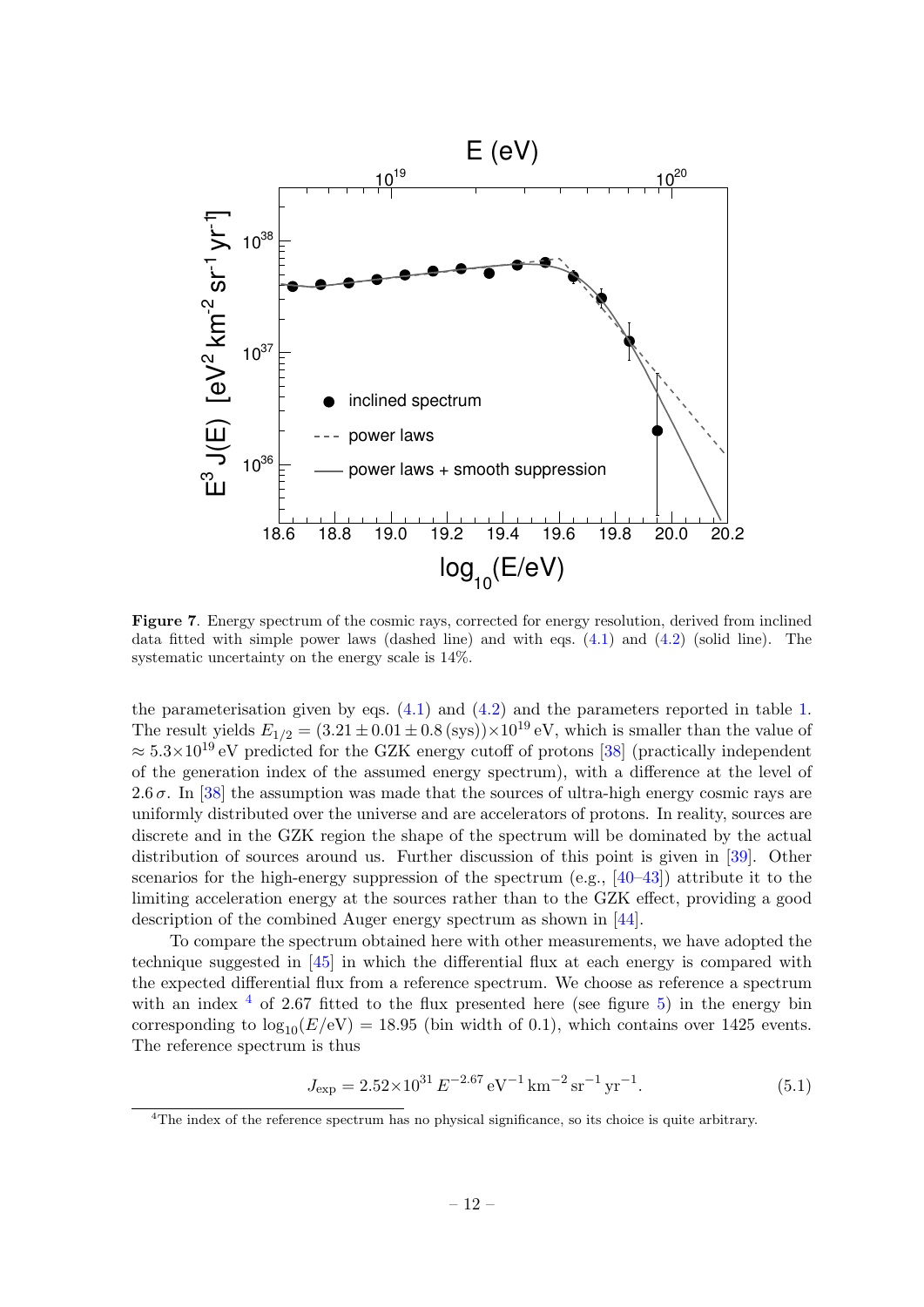

<span id="page-15-0"></span>Figure 8. Fractional difference between the energy spectrum of cosmic rays derived from SD data with  $\theta \ge 60^{\circ}$  recorded at the Pierre Auger Observatory and a reference spectrum with an index of 2.67. Residuals for spectra derived from Auger SD data with  $\theta < 60^{\circ}$  [\[9\]](#page-18-8) and the Telescope Array SD data with  $\theta < 55^{\circ}$  [\[12\]](#page-18-11) are also shown for comparison.

In figure [8](#page-15-0) the spectrum obtained with inclined events is displayed as a fractional difference (also called the residual) with respect to the reference spectrum, in comparison to the residual for the spectrum obtained from data with zenith angles less than 60<sup>°</sup> [\[9\]](#page-18-8). The comparison shows that both spectra are in agreement within errors. We note that the last two points are systematically below the corresponding measurement obtained for Auger events with zenith angles less than 60°. Also the point corresponding to  $\log_{10}(E/\text{eV}) = 19.35$  is below the vertical one. However, the differences are at the  $2\sigma$  level.

Figure [8](#page-15-0) also displays the spectrum obtained from SD events with zenith angles less than 55<sup>°</sup> recorded with the Telescope Array (TA) detector [\[12\]](#page-18-11). The comparison of the residuals for the three spectra (also illustrated in the form of  $JE^3$  in figure [9\)](#page-16-1) shows that in the region between the ankle and the suppression the Auger spectra fit well due to our choice of reference spectrum, and the average of the residuals for TA is about  $+23\%$ . The spectra determined by the Auger and TA Observatories are consistent in normalisation and shape within the systematic uncertainties in the energy scale quoted by the two collaborations [\[46\]](#page-20-11). However, differences are clearly seen in the high-energy region and are not understood thus far. Understanding the origin of this difference, whether from anisotropies at high energies, composition-related effects, experimental issues or any other reason, is of high priority in the efforts to understand the origin of the UHECRs. However the dedicated study of this discrepancy is beyond the scope of this work. Since 2012 there has been a collaborative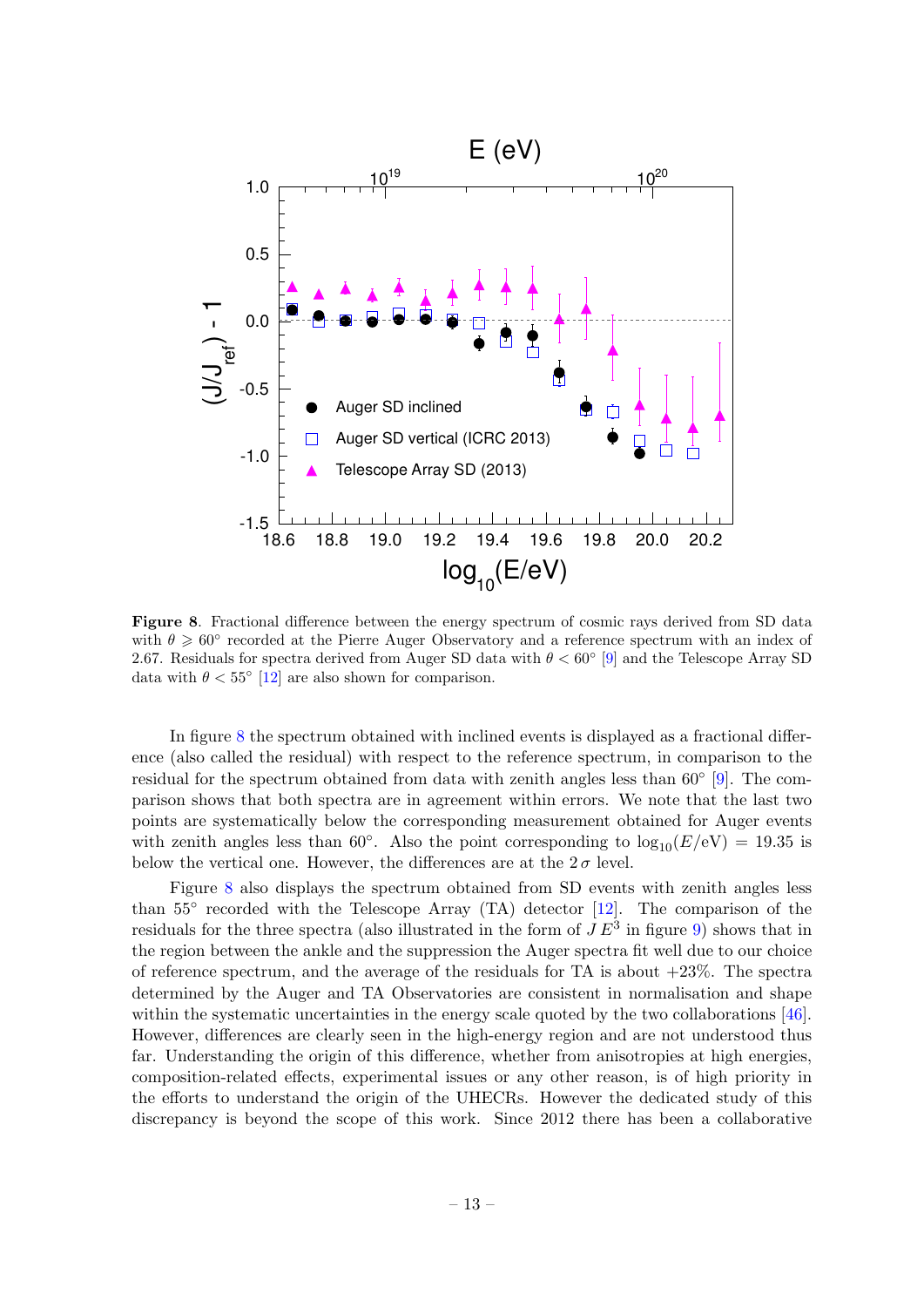

<span id="page-16-1"></span>Figure 9. Compilation of the energy spectrum of cosmic rays derived from SD data recorded at the Pierre Auger Observatory with  $\theta \ge 60^{\circ}$  (circles) and  $\theta < 60^{\circ}$  (squares), and at the Telescope Array with  $\theta < 55^{\circ}$  (triangles).

effort between the Pierre Auger and Telescope Array Collaborations to investigate the level of agreement between the different measurements of the UHECR energy spectrum and to understand the sources of possible discrepancies, by examining the different measurement techniques and analysis methods employed by these groups. The latest results obtained by the energy spectrum working group can be found in [\[46\]](#page-20-11).

#### <span id="page-16-0"></span>6 Summary

The cosmic-ray spectrum has been obtained for energies exceeding  $4\times10^{18}$  eV using showers with zenith angles between  $60°$  and  $80°$  recorded with the surface detector of the Pierre Auger Observatory during the time period between 1 January 2004 and 31 December 2013. It has been shown that the SD array becomes fully efficient for inclined events above this energy. The results can be described by a power-law spectrum with spectral index 2.7 above  $5\times10^{18}$  eV and clearly indicate a steepening of the cosmic-ray spectrum above an energy around  $4\times10^{19}$  eV. These features and the normalisation of the spectrum are in agreement with previous measurements made with the Pierre Auger Observatory (using SD data and hybrid data with zenith angles less than  $60^{\circ}$ ) and also with the measurements of the Telescope Array.

The inclined data set is independent and complementary to the vertical data set and its reconstruction is performed using an independent method. These data provide a 29% increase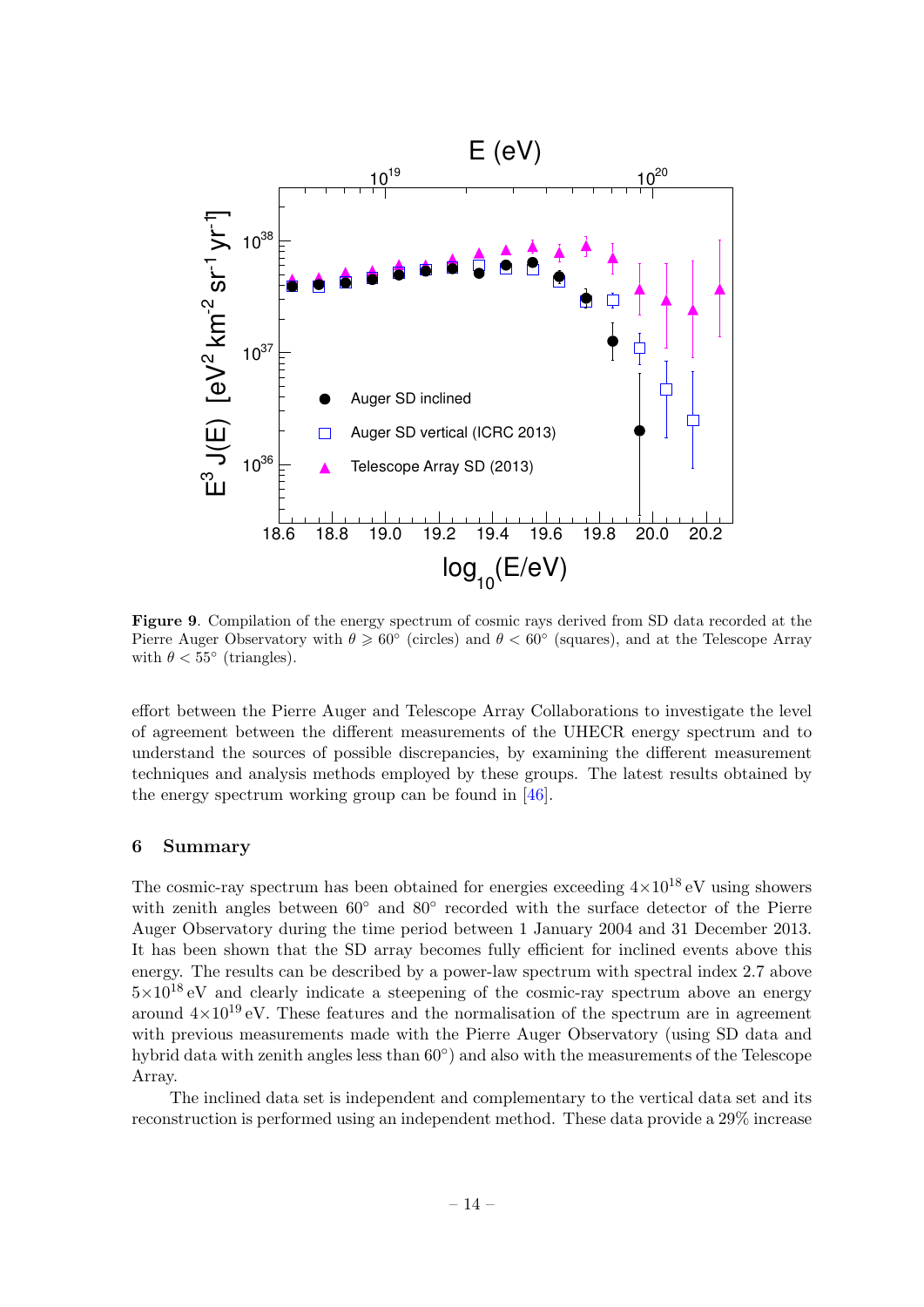in number of events over the previous event set. In addition to obtaining an independent measurement of the cosmic-ray spectrum reported here, the inclined data are being analysed to explore primary composition, to constrain the current models that attempt to describe the hadronic interactions at energies above  $4\times10^{18}$  eV ( $E_{CM} \approx 87$  TeV), and to improve the studies of the arrival directions of the cosmic rays by extending the accessible fraction of the sky to 85%.

#### Acknowledgements

The successful installation, commissioning, and operation of the Pierre Auger Observatory would not have been possible without the strong commitment and effort from the technical and administrative staff in Malargüe. We are very grateful to the following agencies and organizations for financial support:

Comisión Nacional de Energía Atómica, Fundación Antorchas, Gobierno de la Provincia de Mendoza, Municipalidad de Malargüe, NDM Holdings and Valle Las Leñas, in gratitude for their continuing cooperation over land access, Argentina; the Australian Research Council; Conselho Nacional de Desenvolvimento Científico e Tecnológico (CNPq), Financiadora de Estudos e Projetos (FINEP), Fundação de Amparo à Pesquisa do Estado de Rio de Janeiro (FAPERJ), S˜ao Paulo Research Foundation (FAPESP) Grants No. 2010/07359-6 and No. 1999/05404-3, Ministério de Ciência e Tecnologia (MCT), Brazil; Grant No. MSMT-CR LG13007, No. 7AMB14AR005, and the Czech Science Foundation Grant No. 14-17501S, Czech Republic; Centre de Calcul IN2P3/CNRS, Centre National de la Recherche Scientifique (CNRS), Conseil Régional Ile-de-France, Département Physique Nucléaire et Corpusculaire (PNC-IN2P3/CNRS), Département Sciences de l'Univers (SDU-INSU/CNRS), Institut Lagrange de Paris (ILP) Grant No. LABEX ANR-10-LABX-63, within the Investissements d'Avenir Programme Grant No. ANR-11-IDEX-0004-02, France; Bundesministerium für Bildung und Forschung (BMBF), Deutsche Forschungsgemeinschaft (DFG), Finanzministerium Baden-Württemberg, Helmholtz Alliance for Astroparticle Physics (HAP), Helmholtz-Gemeinschaft Deutscher Forschungszentren (HGF), Ministerium für Wissenschaft und Forschung, Nordrhein Westfalen, Ministerium für Wissenschaft, Forschung und Kunst, Baden-W¨urttemberg, Germany; Istituto Nazionale di Fisica Nucleare (INFN), Ministero dell'Istruzione, dell'Universitá e della Ricerca (MIUR), Gran Sasso Center for Astroparticle Physics (CFA), CETEMPS Center of Excellence, Ministero degli Affari Esteri (MAE), Italy; Consejo Nacional de Ciencia y Tecnología (CONACYT), Mexico; Ministerie van Onderwijs, Cultuur en Wetenschap, Nederlandse Organisatie voor Wetenschappelijk Onderzoek (NWO), Stichting voor Fundamenteel Onderzoek der Materie (FOM), Netherlands; National Centre for Research and Development, Grants No. ERA-NET-ASPERA/01/11 and No. ERA-NET-ASPERA/02/11, National Science Centre, Grants No. 2013/08/M/ST9/00322, No. 2013/08/M/ST9/00728 and No. HARMONIA 5 - 2013/10/M/ST9/00062, Poland; Portuguese national funds and FEDER funds within Programa Operacional Factores de Competitividade through Fundação para a Ciência e a Tecnologia (COMPETE), Portugal; Romanian Authority for Scientific Research ANCS, CNDI-UEFISCDI partnership projects Grants No. 20/2012 and No. 194/2012, Grants No. 1/ASPERA2/2012 ERA-NET, No. PN-II-RU-PD-2011-3-0145-17 and No. PN-II-RU-PD-2011-3-0062, the Minister of National Education, Programme Space Technology and Advanced Research (STAR), Grant No. 83/2013, Romania; Slovenian Research Agency, Slovenia; Comunidad de Madrid, FEDER funds, Ministerio de Educación y Ciencia, Xunta de Galicia, European Community 7th Framework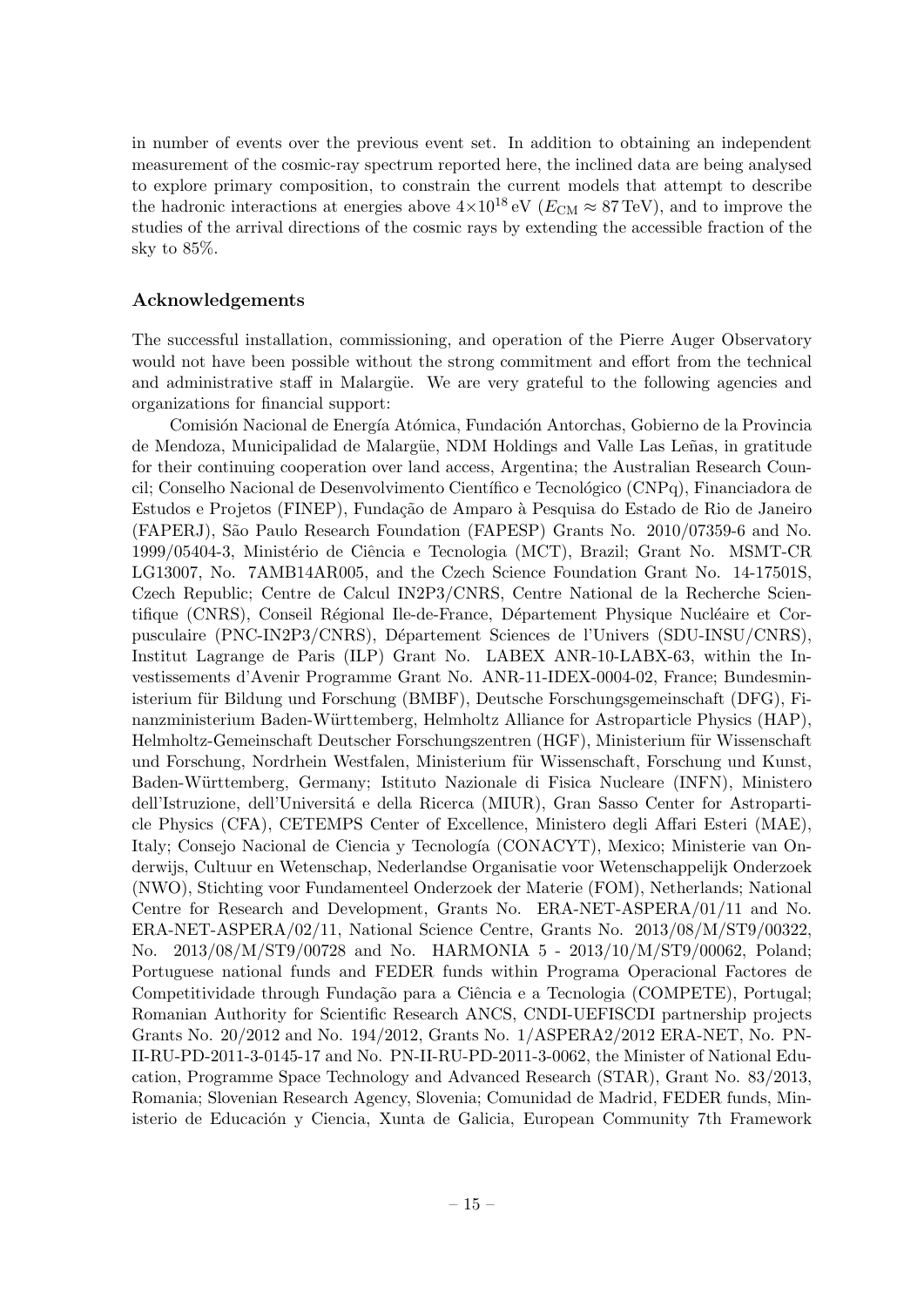Program, Grant No. FP7-PEOPLE-2012-IEF-328826, Spain; Science and Technology Facilities Council, United Kingdom; Department of Energy, Contracts No. DE-AC02-07CH11359, No. DE-FR02-04ER41300, No. DE-FG02-99ER41107 and No. DE-SC0011689, National Science Foundation, Grant No. 0450696, The Grainger Foundation, USA; NAFOSTED, Vietnam; Marie Curie-IRSES/EPLANET, European Particle Physics Latin American Network, European Union 7th Framework Program, Grant No. PIRSES-2009-GA-246806; and UNESCO.

#### References

- <span id="page-18-0"></span>[1] Pierre Auger Collaboration, J. Abraham et al., Properties and performance of the prototype instrument for the Pierre Auger Observatory, Nucl. Instrum. Meth. A 523 (2004) 50.
- <span id="page-18-1"></span>[2] Pierre Auger Collaboration, A. Aab et al., The Pierre Auger Cosmic Ray Observatory, accepted for publication in Nucl. Instrum. Meth. [arXiv:1502.01323].
- <span id="page-18-2"></span>[3] Pierre Auger Collaboration, J. Abraham et al., The fluorescence detector of the Pierre Auger Observatory, Nucl. Instrum. Meth. A 620 (2010) 227 [arXiv:0907.4282].
- <span id="page-18-3"></span>[4] PIERRE AUGER Collaboration, J. Abraham et al., Observation of the suppression of the flux of cosmic rays above  $4 \times 10^{19} eV$ , Phys. Rev. Lett. **101** (2008) 061101 [arXiv:0806.4302].
- <span id="page-18-4"></span>[5] K. Greisen, *End to the cosmic ray spectrum?*, *Phys. Rev. Lett.* **16** (1966) 748.
- <span id="page-18-5"></span>[6] G. T. Zatsepin and V. A. Kuzmin, Upper limit of the spectrum of cosmic rays, JETP Lett. 4 (1966) 78 [Pisma Zh. Eksp. Teor. Fiz. 4 (1966) 114].
- <span id="page-18-6"></span>[7] HiRes Collaboration, R. U. Abbasi et al., First observation of the Greisen-Zatsepin-Kuzmin suppression Phys. Rev. Lett. 100 (2008) 101101 [astro-ph/0703099].
- <span id="page-18-7"></span>[8] PIERRE AUGER Collaboration, J. Abraham et al., *Measurement of the energy spectrum of* cosmic rays above  $10^{18}$  eV using the Pierre Auger Observatory, Phys. Lett. B 685 (2010) 239 [arXiv:1002.1975].
- <span id="page-18-8"></span>[9] A. Schulz, for the Pierre Auger Collaboration, The measurement of the energy spectrum of cosmic rays above  $3 \times 10^{17}$  eV with the Pierre Auger Observatory, in Proceedings of the 33<sup>rd</sup> Int. Cosmic Ray Conf., Rio de Janeiro, Brazil (2013) [arXiv:1307.5059].
- <span id="page-18-9"></span>[10] Telescope Array Collaboration, T. Abu-Zayyad et al., The surface detector array of the Telescope Array experiment, Nucl. Instrum. Meth. A 689 (2012) 87 [arXiv:1201.4964].
- <span id="page-18-10"></span>[11] H. Tokuno et al., New air fluorescence detectors employed in the Telescope Array experiment, Nucl. Instrum. Meth. A 676, 54 (2012) [arXiv:1201.0002].
- <span id="page-18-11"></span>[12] Telescope Array Collaboration, T. Abu-Zayyad et al., The Cosmic Ray Energy Spectrum Observed with the Surface Detector of the Telescope Array Experiment, Astrophys. J. 768 (2013) L1 [arXiv:1205.5067].
- <span id="page-18-12"></span>[13] A. M. Hillas, J. D. Hollows, H. W. Hunter and D. J. Marsden, Calculations on the particle and energy-loss densities in extensive air showers at large axial distances in Proceedings of the  $11<sup>th</sup>$ Int. Cosmic Ray Conf., Budapest, Hungary, Acta Phys. Acad. Sci. Hung. 29 (1970) 533.
- <span id="page-18-13"></span>[14] M. Ave, R. A. Vazquez, E. Zas, J. A. Hinton, and A. A. Watson, The rate of cosmic ray showers at large zenith angles: a step towards the detection of ultra-high energy neutrinos by the Pierre Auger Observatory, Astropart. Phys. 14 (2000) 109 [astro-ph/0003011].
- <span id="page-18-14"></span>[15] Pierre Auger Collaboration, A. Aab et al., Reconstruction of inclined air showers detected with the Pierre Auger Observatory, JCAP 1408 (2014) 08, 019 [arXiv:1407.3214].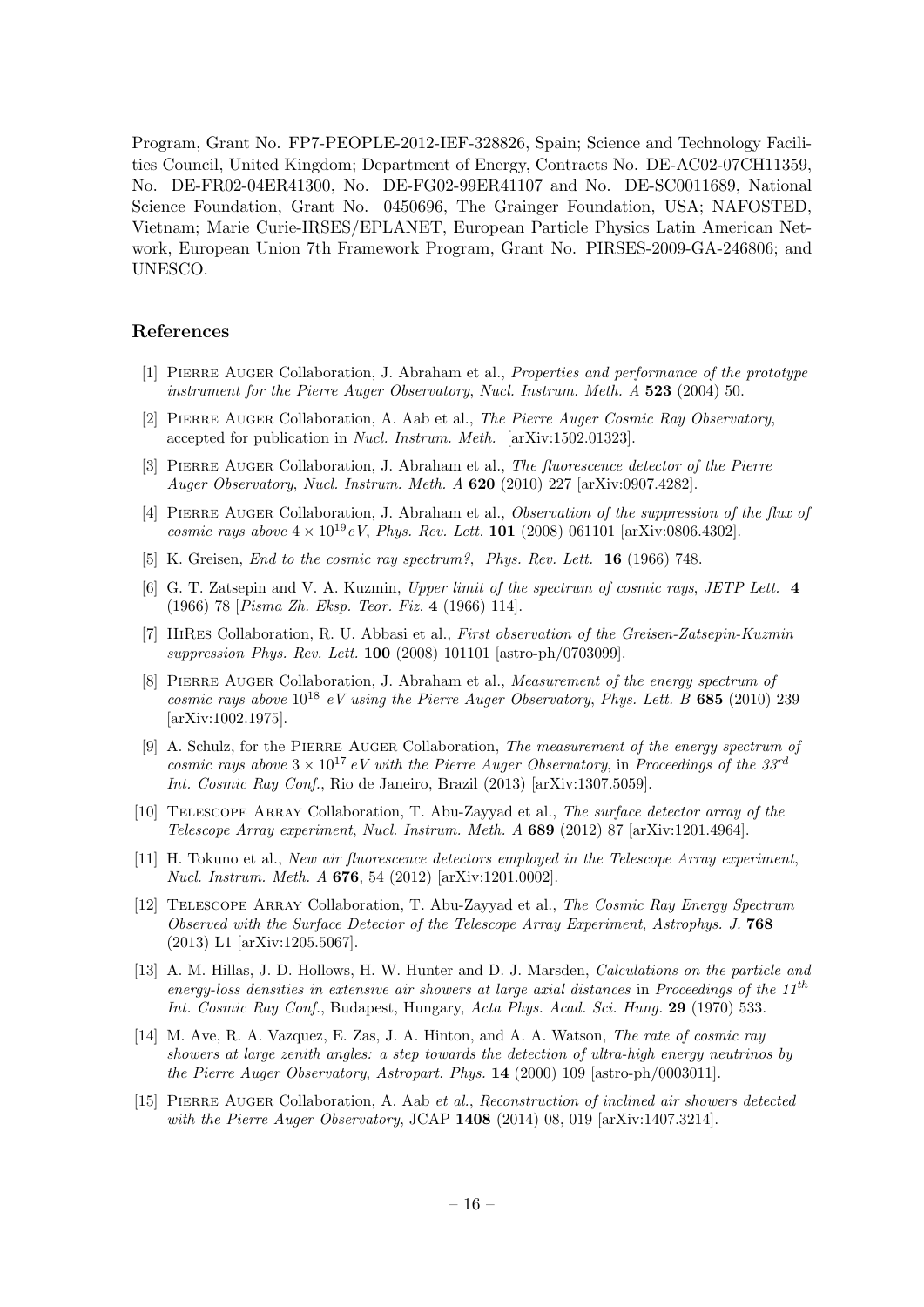- <span id="page-19-0"></span>[16] Pierre Auger Collaboration, A. Aab et al., Muons in air showers at the Pierre Auger Observatory: Mean number in highly inclined events, Phys. Rev. D 91 (2015) 3, 032003 [Erratum-ibid. D 91 (2015) 5, 059901] [arXiv:1408.1421].
- <span id="page-19-1"></span>[17] Pierre Auger Collaboration, A. Aab et al., Searches for Anisotropies in the Arrival Directions of the Highest Energy Cosmic Rays Detected by the Pierre Auger Observatory, Astrophys. J. 804 (2015) 1, 15 [arXiv:1411.6111].
- <span id="page-19-2"></span>[18] PIERRE AUGER Collaboration, A. Aab et al., Large scale distribution of ultra high energy cosmic rays detected at the Pierre Auger Observatory with zenith angles up to 80°, Astrophys. J. 802 (2015) 2, 111 [arXiv:1411.6953].
- <span id="page-19-3"></span>[19] K. S. Capelle, J. W. Cronin, G. Parente and E. Zas, On the detection of ultra high-energy neutrinos with the Auger observatory, Astropart. Phys. 8 (1998) 321 [astro-ph/9801313].
- <span id="page-19-4"></span>[20] L. Cazon, R. A. Vazquez, A. A. Watson, and E. Zas, Time structure of muonic showers, Astropart. Phys. 21 (2004) 71 [astro-ph/0311223].
- <span id="page-19-5"></span>[21] M. Ave, J. A. Hinton, R. A. Vazquez, A. A. Watson and E. Zas, Constraints on the ultra high-energy photon flux using inclined showers from the Haverah Park array, Phys. Rev. D 65 (2002) 063007 [astro-ph/0110613].
- <span id="page-19-6"></span>[22] M. Ave, R. A. Vazquez, and E. Zas, Modelling horizontal air showers induced by cosmic rays, Astropart. Phys. 14 (2000) 91 [astro-ph/0011490].
- <span id="page-19-7"></span>[23] H. P. Dembinski, P. Billoir, O. Deligny, and T. Hebbeker, A phenomenological model of the muon density profile on the ground of very inclined air showers, Astropart. Phys. **34** (2010) 128 [arXiv:0904.2372].
- <span id="page-19-8"></span>[24] S. Ostapchenko, Non-linear screening effects in high energy hadronic interactions, Phys. Rev. D 74 (2006) 014026 [hep-ph/0505259].
- <span id="page-19-9"></span>[25] GEANT4 collaboration, S. Agostinelli et al., GEANT4: A Simulation toolkit, Nucl. Instrum. Meth.  $A$  506 (2003) 250; J. Allison et al.,  $Geant\4$  developments and applications, IEEE Trans. Nucl. Sci. 53 (2006) 270.
- <span id="page-19-10"></span>[26] S. Argiro, S. L. C. Barroso, J. Gonzalez, L. Nellen, T. C. Paul, T. A. Porter, L. Prado, Jr. and M. Roth et al., The offline software framework of the Pierre Auger Observatory, Nucl. Instrum. Meth. A 580 (2007) 1485 [arXiv:0707.1652].
- <span id="page-19-11"></span>[27] I. Valino, J. Alvarez-Muniz, M. Roth, R. A. Vazquez, and E. Zas, Characterisation of the electromagnetic component in ultra-high energy inclined air showers, Astropart. Phys. 32 (2010) 304 [arXiv:0910.2873].
- <span id="page-19-16"></span>[28] Pierre Auger Collaboration, J. Abraham et al., Trigger and aperture of the surface detector array of the Pierre Auger Observatory, Nucl. Instrum. Meth. A 613 (2010) 29 [arXiv:1111.6764].
- <span id="page-19-12"></span>[29] M. Unger, B. R. Dawson, R. Engel, F. Schussler, and R. Ulrich, Reconstruction of Longitudinal Profiles of Ultra-High Energy Cosmic Ray Showers from Fluorescence and Cherenkov Light Measurements, Nucl. Instrum. Meth. A 588 (2008) [arXiv:0801.4309].
- <span id="page-19-13"></span>[30] T. K.Gaisser and A. M. Hillas, Reliability of the method of constant intensity cuts for reconstructing the average development of vertical showers in Proceedings of the  $15<sup>th</sup> ICRC$ , Plotdiv, Bulgaria, 8 (1977) 353.
- <span id="page-19-14"></span>[31] M. Tueros, for the PIERRE AUGER Collaboration, *Estimate of the non-calorimetric energy of* showers observed with the fluorescence and surface detectors of the Pierre Auger Observatory, in Proceedings of the 33<sup>rd</sup> Int. Cosmic Ray Conf., Rio de Janeiro, Brazil (2013) [arXiv:1307.5059].
- <span id="page-19-15"></span>[32] V. Verzi, for the PIERRE AUGER Collaboration, The Energy Scale of the Pierre Auger Observatory, in Proceedings of the  $33<sup>rd</sup>$  Int. Cosmic Ray Conf., Rio de Janeiro, Brazil (2013) [arXiv:1307.5059].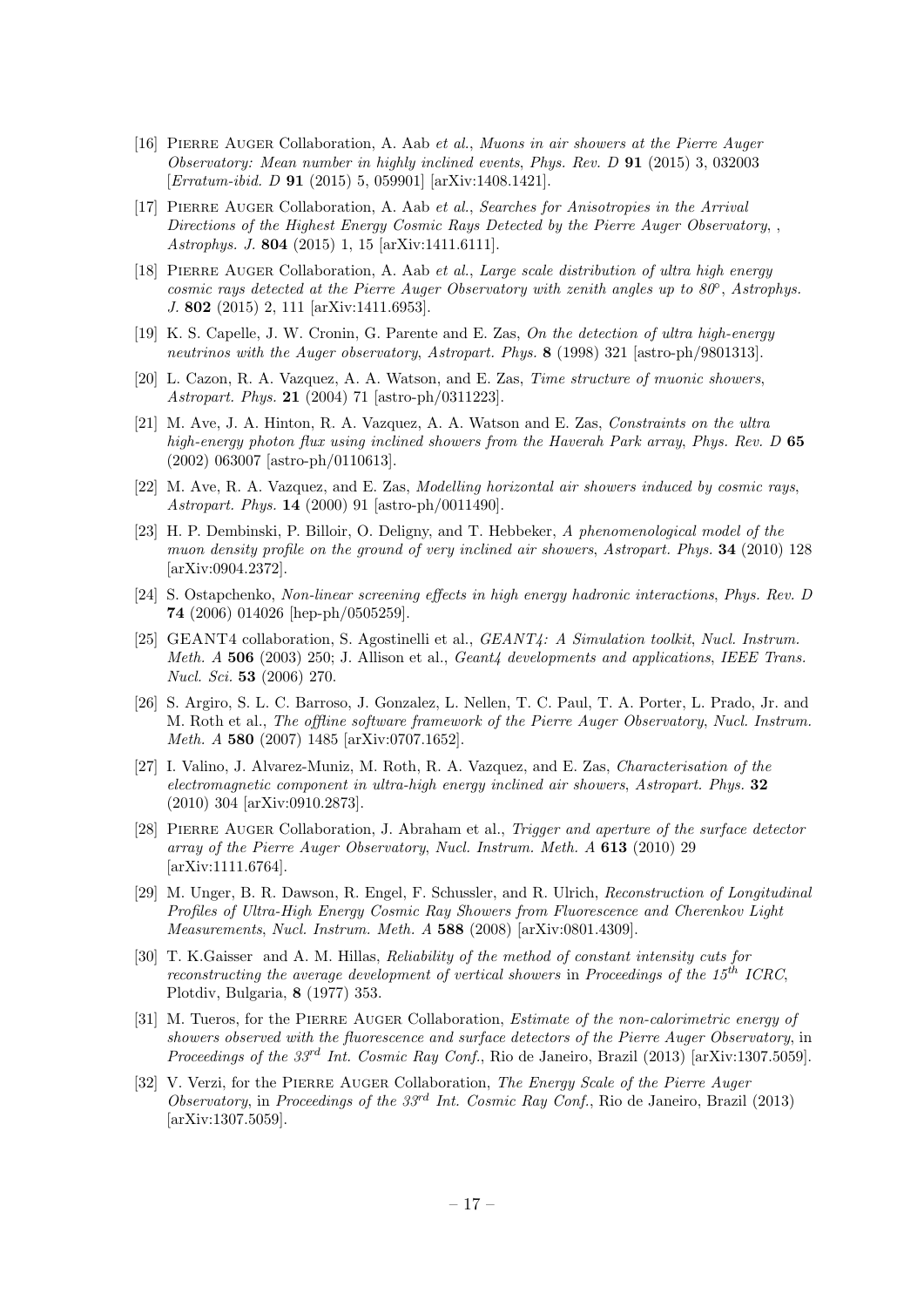- <span id="page-20-0"></span>[33] H. P. Dembinski, B. Kégl, I.C. Mariş, M. Roth, and D. Veberič, A likelihood method to cross-calibrate air shower detectors [arXiv:1503.09027].
- <span id="page-20-1"></span>[34] R. C. Geary, The frequency distribution of the quotient of two normal variates, J. R. Stat. Soc. 93 (1930) 442.
- <span id="page-20-2"></span>[35] D. Heck, G. Schatz, T. Thouw, J. Knapp and J. N. Capdevielle, CORSIKA: A Monte Carlo code to simulate extensive air showers, Report FZKA 6019, Forschungszentrum Karlsruhe, 1998.
- <span id="page-20-3"></span>[36] S. Ostapchenko, Monte Carlo treatment of hadronic interactions in enhanced Pomeron scheme: I. QGSJET-II model, Phys. Rev. D 83 (2011) 014018 [arXiv:1010.1869].
- <span id="page-20-5"></span>[37] J. D. Hague, B. R. Becker, M. S. Gold and J. A. J. Matthews, Power laws and the cosmic ray energy spectrum, Astropart. Phys. 27 (2007) 455 [astro-ph/0610865].
- <span id="page-20-4"></span>[38] V. Berezinsky, A. Z. Gazizov and S. I. Grigorieva, On astrophysical solution to ultra high-energy cosmic rays, Phys. Rev. D **74** (2006) 043005 [hep-ph/0204357].
- <span id="page-20-6"></span>[39] M. Ahlers, L. A. Anchordoqui and A. M. Taylor, Ensemble fluctuations of the flux and nuclear composition of ultrahigh energy cosmic ray nuclei, Phys. Rev. D 87 (2013) 2, 023004 [arXiv:1209.5427].
- <span id="page-20-7"></span>[40] R. Aloisio, V. Berezinsky and A. Gazizov, Ultra high energy cosmic rays: The disappointing model, Astropart. Phys. 34 (2011) 620 [arXiv:0907.5194].
- [41] D. Allard, Extragalactic propagation of ultrahigh energy cosmic-rays, Astropart. Phys. 39-40 (2012) 33 [arXiv:1111.3290]
- [42] P. L. Biermann and V. de Souza, Centaurus A: the one extragalactic source of cosmic rays with energies above the knee, Astrophys. J. **746** (2012) 72 [arXiv:1106.0625].
- <span id="page-20-8"></span>[43] A. M. Taylor, UHECR composition models, Astropart. Phys. 54 (2014) 48 [arXiv:1401.0199]
- <span id="page-20-9"></span>[44] K. H. Kampert and P. Tinyakov, Cosmic rays from the ankle to the cutoff, Comptes Rendus Physique 15 (2014) 318 [arXiv:1405.0575].
- <span id="page-20-10"></span>[45] A. A. Watson, High-energy cosmic rays and the Greisen-Zatsepin-Kuz'min effect, Rept. Prog. Phys. 77 (2014) 036901 [arXiv:1310.0325].
- <span id="page-20-11"></span>[46] PIERRE AUGER and TELESCOPE ARRAY Collaborations, I.C. Maris et al., The energy spectrum of ultra high energy cosmic rays, in Proceedings of the International Symposium UHECR2014, Springdale, USA (2014), in preparation.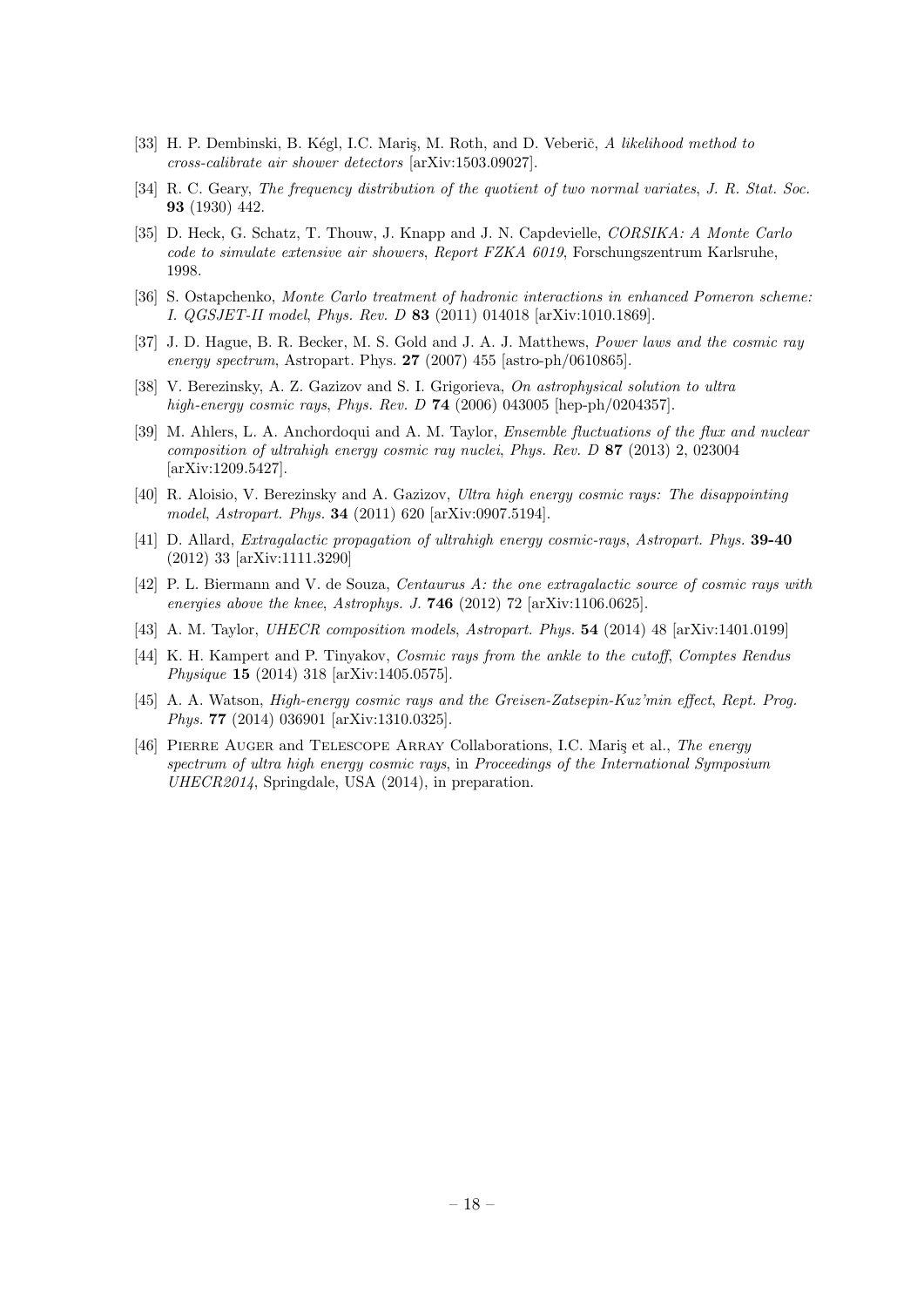## The Pierre Auger Collaboration

A. Aab<sup>41</sup> P. Abreu<sup>65</sup> M. Aglietta<sup>52</sup> E.J. Ahn<sup>82</sup> I. Al Samarai<sup>28</sup> I.F.M. Albuquerque $^{16}$  I. Allekotte $^1$  P. Allison $^{87}$  A. Almela $^{11,\,8}$  J. Alvarez Castillo<sup>58</sup> J. Alvarez-Muñiz<sup>75</sup> R. Alves Batista<sup>40</sup> M. Ambrosio<sup>43</sup> A. Aminaei<sup>59</sup> L. Anchordoqui<sup>81</sup> S. Andringa<sup>65</sup> C. Aramo<sup>43</sup> V.M. Aranda<sup>72</sup> F. Arqueros<sup>72</sup> N. Arsene<sup>68</sup> H. Asorey<sup>1, 24</sup> P. Assis<sup>65</sup> J. Aublin<sup>30</sup> M. Ave<sup>1</sup> M. Avenier<sup>31</sup> G. Avila<sup>10</sup> N. Awal<sup>85</sup> A.M. Badescu<sup>69</sup> K.B. Barber<sup>12</sup> J. Bäuml<sup>35</sup> C. Baus<sup>35</sup> J.J. Beatty<sup>87</sup> K.H. Becker<sup>34</sup> J.A. Bellido<sup>12</sup> C. Berat<sup>31</sup> M.E. Bertaina<sup>52</sup> X. Bertou<sup>1</sup> P.L. Biermann<sup>38</sup> P. Billoir<sup>30</sup> S.G. Blaess<sup>12</sup> A. Blanco<sup>65</sup> M. Blanco<sup>30</sup> C. Bleve<sup>47</sup> H. Blümer<sup>35, 36</sup> M. Boháčová<sup>26</sup> D. Boncioli<sup>51</sup> C. Bonifazi<sup>22</sup> N. Borodai<sup>63</sup> J. Brack<sup>79</sup> I. Brancus<sup>66</sup> A. Bridgeman<sup>36</sup> P. Brogueira<sup>65</sup> W.C. Brown<sup>80</sup> P. Buchholz<sup>41</sup> A. Bueno<sup>74</sup> S. Buitink<sup>59</sup> M. Buscemi<sup>43</sup> K.S. Caballero-Mora<sup>56</sup> B. Caccianiga<sup>42</sup> L. Caccianiga<sup>30</sup> M. Candusso<sup>44</sup> L. Caramete<sup>67</sup> R. Caruso<sup>45</sup> A. Castellina<sup>52</sup> G. Cataldi<sup>47</sup> L. Cazon<sup>65</sup> R. Cester<sup>46</sup> A.G. Chavez<sup>57</sup> A. Chiavassa<sup>52</sup> J.A. Chinellato<sup>17</sup> J. Chudoba<sup>26</sup> M. Cilmo<sup>43</sup> R.W. Clav<sup>12</sup> G. Cocciolo<sup>47</sup> R. Colalillo<sup>43</sup> A. Coleman<sup>88</sup> L. Collica<sup>42</sup> M.R. Coluccia<sup>47</sup> R. Conceição<sup>65</sup> F. Contreras<sup>9</sup> M.J. Cooper<sup>12</sup> A. Cordier<sup>29</sup> S. Coutu<sup>88</sup> C.E. Covault<sup>77</sup> J. Cronin<sup>89</sup> R. Dallier<sup>33, 32</sup> B. Daniel<sup>17</sup> S. Dasso<sup>5, 3</sup> K. Daumiller<sup>36</sup> B.R. Dawson<sup>12</sup> R.M. de Almeida<sup>23</sup> S.J. de Jong<sup>59, 61</sup> G. De Mauro<sup>59</sup> J.R.T. de Mello Neto<sup>22</sup> I. De Mitri<sup>47</sup> J. de Oliveira<sup>23</sup> V. de Souza<sup>15</sup> L. del Peral<sup>73</sup> O. Deligny<sup>28</sup> H. Dembinski<sup>36</sup> N. Dhital<sup>84</sup> C. Di Giulio<sup>44</sup> A. Di Matteo<sup>48</sup> J.C. Diaz<sup>84</sup> M.L. Díaz Castro<sup>17</sup> F. Diogo<sup>65</sup> C. Dobrigkeit <sup>17</sup> W. Docters<sup>60</sup> J.C. D'Olivo<sup>58</sup> A. Dorofeev<sup>79</sup> Q. Dorosti Hasankiadeh<sup>36</sup> M.T. Dova $^4$  J. Ebr $^{26}$  R. Engel $^{36}$  M. Erdmann $^{39}$  M. Erfani $^{41}$ C.O. Escobar $82,17$  J. Espadanal<sup>65</sup> A. Etchegoyen $8,11$  H. Falcke<sup>59, 62, 61</sup> K. Fang<sup>89</sup> G. Farrar<sup>85</sup> A.C. Fauth<sup>17</sup> N. Fazzini<sup>82</sup> A.P. Ferguson<sup>77</sup> M. Fernandes<sup>22</sup> B. Fick<sup>84</sup> J.M. Figueira<sup>8</sup> A. Filevich<sup>8</sup> A. Filipčič<sup>70, 71</sup> B.D. Fox<sup>90</sup> O. Fratu<sup>69</sup> M.M. Freire<sup>6</sup> B. Fuchs<sup>35</sup> T. Fujii<sup>89</sup> B. García<sup>7</sup> D. Garcia-Pinto<sup>72</sup> F. Gate<sup>33</sup> H. Gemmeke<sup>37</sup> A. Gherghel-Lascu<sup>66</sup> P.L. Ghia<sup>30</sup> U. Giaccari<sup>22</sup> M. Giammarchi<sup>42</sup> M. Giller<sup>64</sup> D. Głas<sup>64</sup> C. Glaser<sup>39</sup> H. Glass<sup>82</sup> G. Golup<sup>1</sup> M. Gómez Berisso<sup>1</sup> P.F. Gómez Vitale<sup>10</sup> N. González<sup>8</sup> B. Gookin<sup>79</sup> J. Gordon<sup>87</sup> A. Gorgi<sup>52</sup> P. Gorham<sup>90</sup> P. Gouffon<sup>16</sup> N. Griffith<sup>87</sup> A.F. Grillo<sup>51</sup> T.D. Grubb<sup>12</sup> F. Guarino<sup>43</sup> G.P. Guedes<sup>18</sup> M.R. Hampel<sup>8</sup> P. Hansen<sup>4</sup> D. Harari<sup>1</sup> T.A. Harrison<sup>12</sup> S. Hartmann<sup>39</sup> J.L. Harton<sup>79</sup> A. Haungs<sup>36</sup> T. Hebbeker<sup>39</sup> D. Heck<sup>36</sup> P. Heimann<sup>41</sup> A.E. Herve<sup>36</sup> G.C. Hill<sup>12</sup> C. Hojvat<sup>82</sup> N. Hollon<sup>89</sup> E. Holt<sup>36</sup> P. Homola<sup>34</sup> J.R. Hörandel<sup>59, 61</sup> P. Horvath<sup>27</sup> M. Hrabovský<sup>27, 26</sup> D. Huber<sup>35</sup> T. Huege<sup>36</sup> A. Insolia<sup>45</sup> P.G. Isar<sup>67</sup> I. Jandt<sup>34</sup> S. Jansen<sup>59, 61</sup>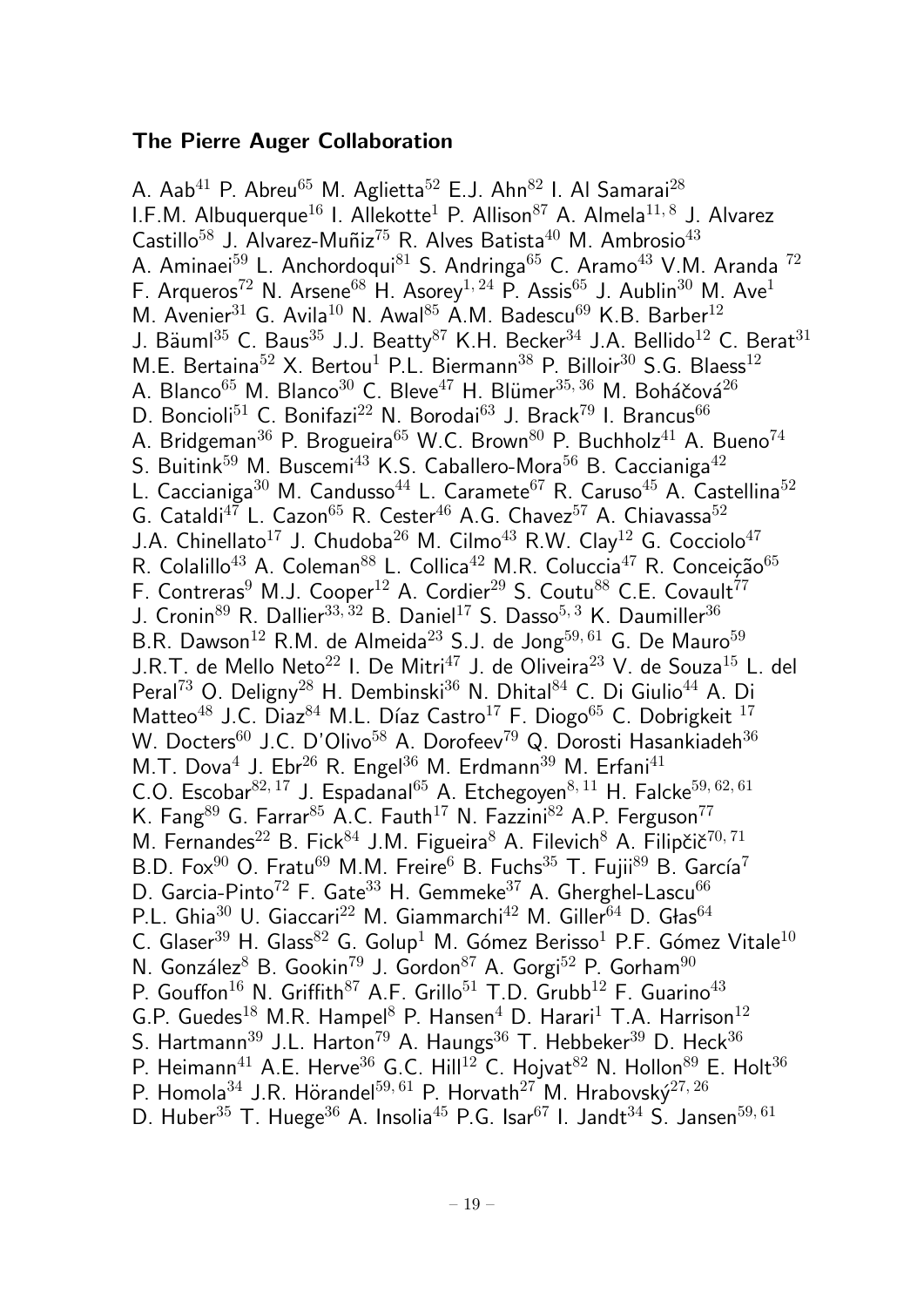$C.$  Jarne $<sup>4</sup>$  J.A. Johnsen<sup>78</sup> M. Josebachuili<sup>8</sup> A. Kääpä $<sup>34</sup>$  O. Kambeitz $<sup>35</sup>$ </sup></sup></sup> K.H. Kampert<sup>34</sup> P. Kasper<sup>82</sup> I. Katkov<sup>35</sup> B. Kégl<sup>29</sup> B. Keilhauer<sup>36</sup> A. Keivani $^{88}$  E. Kemp<sup>17</sup> R.M. Kieckhafer<sup>84</sup> H.O. Klages<sup>36</sup> M. Kleifges<sup>37</sup> J. Kleinfeller<sup>9</sup> R. Krause<sup>39</sup> N. Krohm<sup>34</sup> O. Krömer<sup>37</sup> D. Kuempel<sup>39</sup> N. Kunka<sup>37</sup> D. LaHurd<sup>77</sup> L. Latronico<sup>52</sup> R. Lauer<sup>92</sup> M. Lauscher<sup>39</sup> P. Lautridou<sup>33</sup> S. Le Coz<sup>31</sup> D. Lebrun<sup>31</sup> P. Lebrun<sup>82</sup> M.A. Leigui de Oliveira<sup>21</sup> A. Letessier-Selvon<sup>30</sup> I. Lhenry-Yvon<sup>28</sup> K. Link<sup>35</sup> L. Lopes<sup>65</sup> R. López<sup>53</sup> A. López Casado<sup>75</sup> K. Louedec<sup>31</sup> L. Lu<sup>34, 76</sup> A. Lucero<sup>8</sup> M. Malacari<sup>12</sup> S. Maldera<sup>52</sup> M. Mallamaci<sup>42</sup> J. Maller<sup>33</sup> D. Mandat<sup>26</sup> P. Mantsch<sup>82</sup> A.G. Mariazzi<sup>4</sup> V. Marin<sup>33</sup> I.C. Maris<sup>74</sup> G. Marsella<sup>47</sup> D. Martello<sup>47</sup> L. Martin<sup>33, 32</sup> H. Martinez<sup>54</sup> O. Martínez Bravo<sup>53</sup> D. Martraire<sup>28</sup> J.J. Masías Meza<sup>3</sup> H.J. Mathes<sup>36</sup> S. Mathys<sup>34</sup> J. Matthews<sup>83</sup> J.A.J. Matthews<sup>92</sup> G. Matthiae<sup>44</sup> D. Maurel<sup>35</sup> D. Maurizio<sup>13</sup> E. Mayotte<sup>78</sup> P.O. Mazur<sup>82</sup> C. Medina<sup>78</sup> G. Medina-Tanco<sup>58</sup> R. Meissner<sup>39</sup> V.B.B. Mello<sup>22</sup> D. Melo<sup>8</sup> A. Menshikov<sup>37</sup> S. Messina<sup>60</sup> R. Meyhandan<sup>90</sup> M.I. Micheletti<sup>6</sup> L. Middendorf<sup>39</sup> I.A. Minaya<sup>72</sup> L. Miramonti<sup>42</sup> B. Mitrica<sup>66</sup> L. Molina-Bueno<sup>74</sup> S. Mollerach<sup>1</sup> F. Montanet<sup>31</sup> C. Morello<sup>52</sup> M. Mostafá<sup>88</sup> C.A. Moura<sup>21</sup> M.A. Muller<sup>17, 20</sup> G. Müller<sup>39</sup> S. Müller<sup>36</sup> R. Mussa<sup>46</sup> G. Navarra<sup>52  $\ddagger$ </sup> S. Navas<sup>74</sup> P. Necesal<sup>26</sup> L. Nellen<sup>58</sup> A. Nelles<sup>59, 61</sup> J. Neuser<sup>34</sup> D. Newton<sup>75 b</sup> P.H. Nguyen<sup>12</sup> M. Niculescu-Oglinzanu<sup>66</sup> M. Niechciol<sup>41</sup> L. Niemietz<sup>34</sup> T. Niggemann<sup>39</sup> D. Nitz<sup>84</sup> D. Nosek<sup>25</sup> V. Novotny<sup>25</sup> L. Nožka<sup>27</sup> L. Ochilo<sup> $\overline{41}$ </sup> F. Oikonomou<sup>88</sup> A. Olinto<sup>89</sup> V.M. Olmos-Gilbaja<sup>75</sup> N. Pacheco<sup>73</sup> D. Pakk Selmi-Dei<sup>17</sup> M. Palatka<sup>26</sup> J. Pallotta<sup>2</sup> P. Papenbreer<sup>34</sup> G. Parente<sup>75</sup> A. Parra<sup>53</sup> T. Paul<sup>81, 86</sup> M. Pech<sup>26</sup> J. Pekala<sup>63</sup> R. Pelayo<sup>55</sup> I.M. Pepe<sup>19</sup> L. Perrone<sup>47</sup> E. Petermann<sup>91</sup> C. Peters<sup>39</sup> S. Petrera<sup>48, 49</sup> Y. Petrov<sup>79</sup> J. Phuntsok<sup>88</sup> R. Piegaia<sup>3</sup> T. Pierog<sup>36</sup> P. Pieroni<sup>3</sup> M. Pimenta<sup>65</sup> V. Pirronello<sup>45</sup> M. Platino<sup>8</sup> M. Plum<sup>39</sup> A. Porcelli<sup>36</sup> C. Porowski<sup>63</sup> R.R. Prado<sup>15</sup> P. Privitera<sup>89</sup> M. Prouza<sup>26</sup> V. Purrello<sup>1</sup> E.J. Quel<sup>2</sup> S. Querchfeld<sup>34</sup> S. Quinn<sup>77</sup> J. Rautenberg<sup>34</sup> O. Ravel<sup>33</sup> D. Ravignani<sup>8</sup> B. Revenu<sup>33</sup> J. Ridky<sup>26</sup> S. Riggi<sup>45</sup> M. Risse<sup>41</sup> P. Ristori<sup>2</sup> V. Rizi<sup>48</sup> W. Rodrigues de Carvalho<sup>75</sup> G. Rodriguez Fernandez<sup>44</sup> J. Rodriguez Rojo<sup>9</sup> M.D. Rodríguez-Frías<sup>73</sup> D. Rogozin<sup>36</sup> J. Rosado<sup>72</sup> M. Roth<sup>36</sup> E. Roulet<sup>1</sup> A.C. Rovero<sup>5</sup> S.J. Saffi<sup>12</sup> A. Saftoiu<sup>66</sup> F. Salamida<sup>28</sup> H. Salazar<sup>53</sup> A. Saleh<sup>71</sup> F. Salesa Greus<sup>88</sup> G. Salina<sup>44</sup> F. Sánchez<sup>8</sup> P. Sanchez-Lucas<sup>74</sup> E. Santos<sup>17</sup> E.M. Santos<sup>16</sup> F. Sarazin<sup>78</sup> B. Sarkar<sup>34</sup> R. Sarmento<sup>65</sup> R. Sato<sup>9</sup> C. Scarso<sup>9</sup> M. Schauer<sup>34</sup> V. Scherini<sup>47</sup> H. Schieler<sup>36</sup> P. Schiffer<sup>40</sup> D. Schmidt<sup>36</sup> O. Scholten<sup>60 a</sup> H. Schoorlemmer<sup>90</sup> P. Schovánek<sup>26</sup> F.G. Schröder<sup>36</sup> A. Schulz<sup>36</sup> J. Schulz<sup>59</sup> J. Schumacher<sup>39</sup> S.J. Sciutto<sup>4</sup> A. Segreto<sup>50</sup> M. Settimo<sup>30</sup> A. Shadkam<sup>83</sup>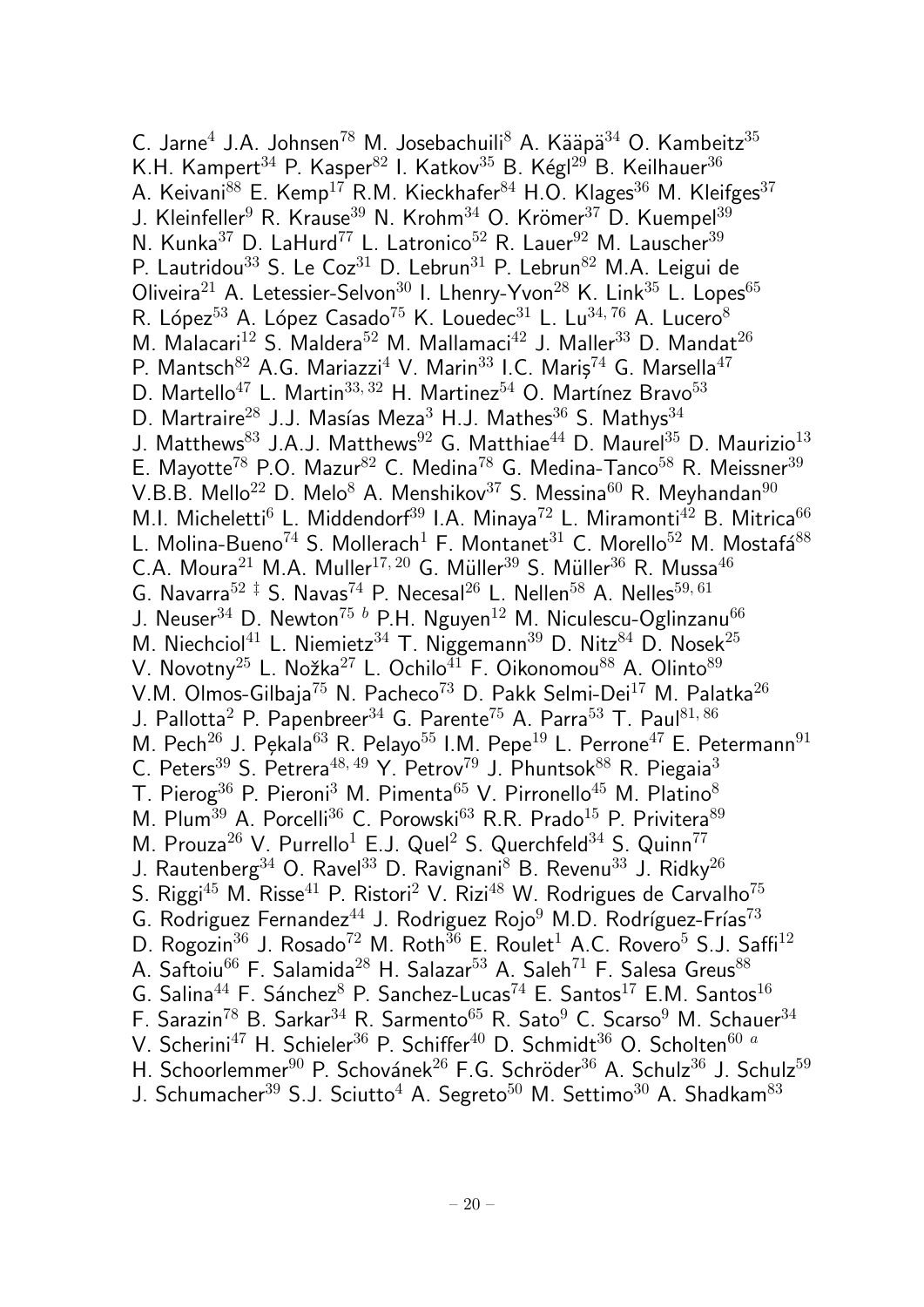R.C. Shellard<sup>13</sup> I. Sidelnik<sup>1</sup> G. Sigl<sup>40</sup> O. Sima<sup>68</sup> A. Śmiałkowski<sup>64</sup> R. Šmída $36$  G.R. Snow $91$  P. Sommers $88$  J. Sorokin $12$  R. Squartini $9$ Y.N. Srivastava<sup>86</sup> D. Stanca<sup>66</sup> S. Stanič<sup>71</sup> J. Stapleton<sup>87</sup> J. Stasielak<sup>63</sup> M. Stephan<sup>39</sup> A. Stutz<sup>31</sup> F. Suarez<sup>8</sup> T. Suomijärvi<sup>28</sup> A.D. Supanitsky<sup>5</sup> M.S. Sutherland<sup>87</sup> J. Swain<sup>86</sup> Z. Szadkowski<sup>64</sup> O.A. Taborda<sup>1</sup> A. Tapia<sup>8</sup> A. Tepe<sup>41</sup> V.M. Theodoro<sup>17</sup> C. Timmermans<sup>61, 59</sup> C.J. Todero Peixoto<sup>14</sup> G. Toma<sup>66</sup> L. Tomankova<sup>36</sup> B. Tomé<sup>65</sup> A. Tonachini<sup>46</sup> G. Torralba Elipe<sup>75</sup> D. Torres Machado<sup>22</sup> P. Travnicek<sup>26</sup> R. Ulrich<sup>36</sup> M. Unger<sup>85</sup> M. Urban<sup>39</sup> J.F. Valdés Galicia<sup>58</sup> I. Valiño<sup>75</sup> L. Valore<sup>43</sup> G. van Aar<sup>59</sup> P. van Bodegom<sup>12</sup> A.M. van den Berg<sup>60</sup> S. van Velzen<sup>59</sup> A. van Vliet<sup>40</sup> E. Varela<sup>53</sup> B. Vargas Cárdenas<sup>58</sup> G. Varner<sup>90</sup> R. Vasquez<sup>22</sup> J.R. Vázquez<sup>72</sup> R.A. Vázquez<sup>75</sup> D. Veberič<sup>36</sup> V. Verzi<sup>44</sup> J. Vicha<sup>26</sup> M. Videla<sup>8</sup> L. Villaseñor<sup>57</sup> B. Vlcek<sup>73</sup> S. Vorobiov<sup>71</sup> H. Wahlberg<sup>4</sup> O. Wainberg<sup>8, 11</sup> D. Walz<sup>39</sup> A.A. Watson<sup>76</sup> M. Weber<sup>37</sup> K. Weidenhaupt<sup>39</sup> A. Weindl<sup>36</sup> F. Werner<sup>35</sup> A. Widom<sup>86</sup> L. Wiencke<sup>78</sup> H. Wilczyński<sup>63</sup> T. Winchen<sup>34</sup> D. Wittkowski<sup>34</sup> B. Wundheiler $^8$  S. Wykes $^{59}$  L. Yang  $^{71}$  T. Yapici $^{84}$  A. Yushkov $^{41}$  E. Zas $^{75}$ D. Zavrtanik $^{71,70}$  M. Zavrtanik $^{70,71}$  A. Zepeda $^{54}$  Y. Zhu $^{37}$ 

B. Zimmermann<sup>37</sup> M. Ziolkowski<sup>41</sup> F. Zuccarello<sup>45</sup>

<sup>1</sup>Centro Atómico Bariloche and Instituto Balseiro (CNEA-UNCuyo-CONICET), San Carlos de Bariloche, Argentina

<sup>2</sup>Centro de Investigaciones en Láseres y Aplicaciones, CITEDEF and CONICET, Argentina

<sup>3</sup>Departamento de Física, FCEyN, Universidad de Buenos Aires and CONICET, Argentina <sup>4</sup>IFLP, Universidad Nacional de La Plata and CONICET, La Plata, Argentina

<sup>5</sup>Instituto de Astronomía y Física del Espacio (IAFE, CONICET-UBA), Buenos Aires, Argentina

 ${}^{6}$ Instituto de Física de Rosario (IFIR) - CONICET/U.N.R. and Facultad de Ciencias Bioquímicas y Farmacéuticas U.N.R., Rosario, Argentina

<sup>7</sup>Instituto de Tecnologías en Detección y Astropartículas (CNEA, CONICET, UNSAM), and Universidad Tecnológica Nacional - Facultad Regional Mendoza (CONICET/CNEA), Mendoza, Argentina

<sup>8</sup>Instituto de Tecnologías en Detección y Astropartículas (CNEA, CONICET, UNSAM), Buenos Aires, Argentina

 $9$ Observatorio Pierre Auger, Malargüe, Argentina

 $10$ Observatorio Pierre Auger and Comisión Nacional de Energía Atómica, Malargüe, Argentina

 $11$ Universidad Tecnológica Nacional - Facultad Regional Buenos Aires, Buenos Aires, Argentina

<sup>12</sup>University of Adelaide, Adelaide, S.A., Australia

<sup>13</sup>Centro Brasileiro de Pesquisas Fisicas, Rio de Janeiro, RJ, Brazil

<sup>14</sup>Universidade de São Paulo, Escola de Engenharia de Lorena, Lorena, SP, Brazil

<sup>15</sup>Universidade de São Paulo, Instituto de Física de São Carlos, São Carlos, SP, Brazil

<sup>16</sup>Universidade de São Paulo, Instituto de Física, São Paulo, SP, Brazil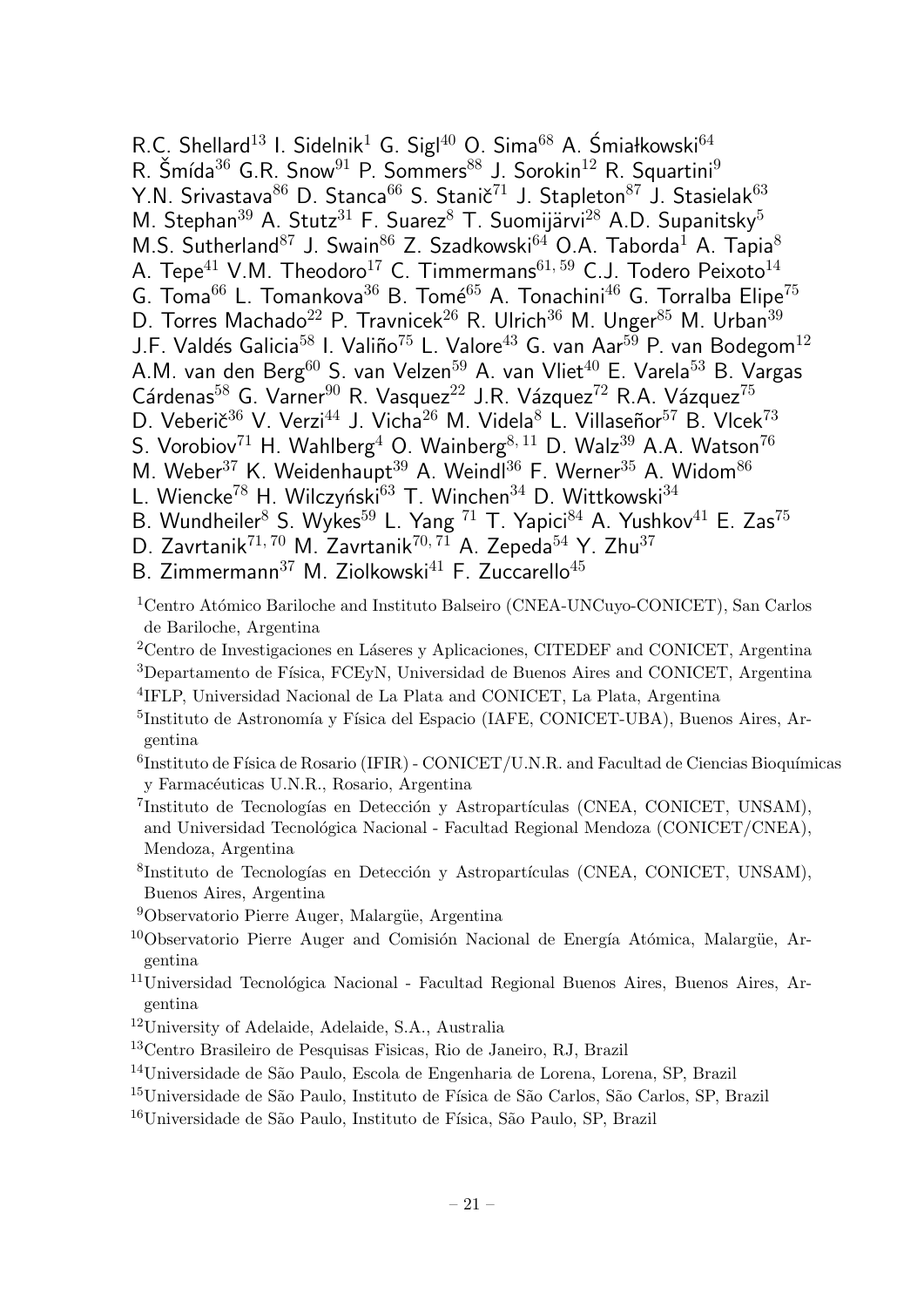- <sup>17</sup>Universidade Estadual de Campinas, IFGW, Campinas, SP, Brazil
- <sup>18</sup>Universidade Estadual de Feira de Santana, Brazil
- <sup>19</sup>Universidade Federal da Bahia, Salvador, BA, Brazil
- <sup>20</sup>Universidade Federal de Pelotas, Pelotas, RS, Brazil
- $21$ Universidade Federal do ABC, Santo André, SP, Brazil
- $^{22}$ Universidade Federal do Rio de Janeiro, Instituto de Física, Rio de Janeiro, RJ, Brazil
- <sup>23</sup>Universidade Federal Fluminense, EEIMVR, Volta Redonda, RJ, Brazil
- <sup>24</sup>Universidad Industrial de Santander, Bucaramanga, Colombia
- <sup>25</sup>Charles University, Faculty of Mathematics and Physics, Institute of Particle and Nuclear Physics, Prague, Czech Republic
- <sup>26</sup>Institute of Physics of the Academy of Sciences of the Czech Republic, Prague, Czech Republic
- <sup>27</sup>Palacky University, RCPTM, Olomouc, Czech Republic
- $^{28}$ Institut de Physique Nucléaire d'Orsay (IPNO), Université Paris 11, CNRS-IN2P3, Orsay, France
- $^{29}$ Laboratoire de l'Accélérateur Linéaire (LAL), Université Paris 11, CNRS-IN2P3, France
- $30$ Laboratoire de Physique Nucléaire et de Hautes Energies (LPNHE), Universités Paris 6 et Paris 7, CNRS-IN2P3, Paris, France
- <sup>31</sup>Laboratoire de Physique Subatomique et de Cosmologie (LPSC), Université Grenoble-Alpes, CNRS/IN2P3, France
- <sup>32</sup>Station de Radioastronomie de Nançay, Observatoire de Paris, CNRS/INSU, France
- $33$ SUBATECH, École des Mines de Nantes, CNRS-IN2P3, Université de Nantes, France  $34$ Bergische Universität Wuppertal, Wuppertal, Germany
- $35$ Karlsruhe Institute of Technology Campus South Institut für Experimentelle Kernphysik (IEKP), Karlsruhe, Germany
- $36$ Karlsruhe Institute of Technology Campus North Institut für Kernphysik, Karlsruhe, Germany
- $37$ Karlsruhe Institute of Technology Campus North Institut für Prozessdatenverarbeitung und Elektronik, Karlsruhe, Germany
- $38$ Max-Planck-Institut für Radioastronomie, Bonn, Germany
- <sup>39</sup>RWTH Aachen University, III. Physikalisches Institut A, Aachen, Germany
- $40$ Universität Hamburg, Hamburg, Germany
- $41$ Universität Siegen, Siegen, Germany
- $42$ Università di Milano and Sezione INFN, Milan, Italy
- <sup>43</sup>Università di Napoli "Federico II" and Sezione INFN, Napoli, Italy
- <sup>44</sup>Università di Roma II "Tor Vergata" and Sezione INFN, Roma, Italy
- <sup>45</sup>Università di Catania and Sezione INFN, Catania, Italy
- $46$ Università di Torino and Sezione INFN, Torino, Italy
- $^{47}$ Dipartimento di Matematica e Fisica "E. De Giorgi" dell'Università del Salento and Sezione INFN, Lecce, Italy
- $^{48}$ Dipartimento di Scienze Fisiche e Chimiche dell'Università dell'Aquila and INFN, Italy
- <sup>49</sup>Gran Sasso Science Institute (INFN), L'Aquila, Italy
- <sup>50</sup>Istituto di Astrofisica Spaziale e Fisica Cosmica di Palermo (INAF), Palermo, Italy
- <sup>51</sup>INFN, Laboratori Nazionali del Gran Sasso, Assergi (L'Aquila), Italy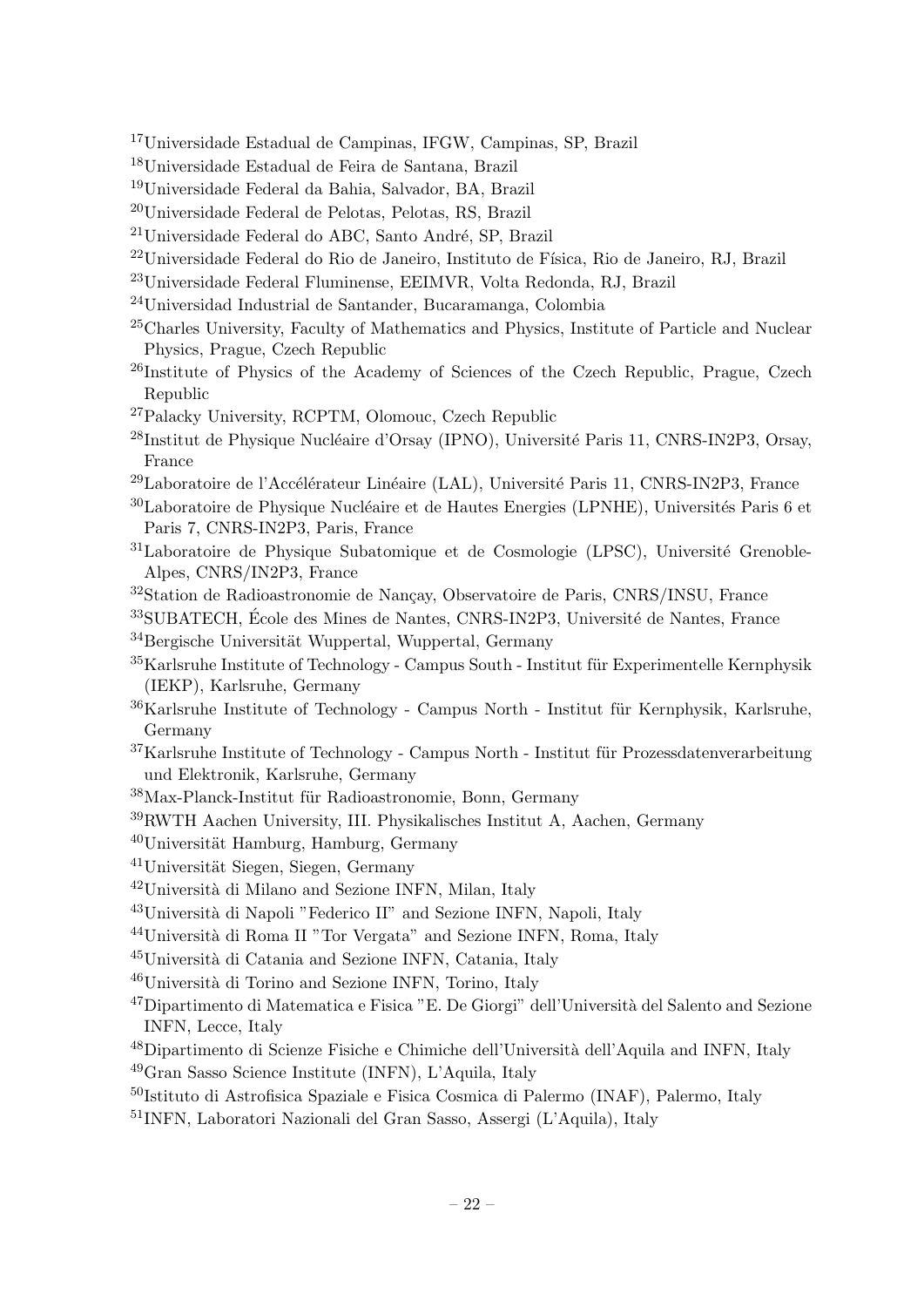- <sup>52</sup>Osservatorio Astrofisico di Torino (INAF), Università di Torino and Sezione INFN, Torino, Italy
- ${}^{53}\mathrm{Benem\'erita}$ Universidad Autónoma de Puebla, Puebla, México

- Unidad Profesional Interdisciplinaria en Ingeniería y Tecnologías Avanzadas del Instituto Politécnico Nacional (UPIITA-IPN), México, D.F., México
- <sup>56</sup>Universidad Autónoma de Chiapas, Tuxtla Gutiérrez, Chiapas, México
- Universidad Michoacana de San Nicolás de Hidalgo, Morelia, Michoacán, México
- Universidad Nacional Autónoma de México, México, D.F., México
- IMAPP, Radboud University Nijmegen, Netherlands
- KVI Center for Advanced Radiation Technology, University of Groningen, Netherlands
- Nikhef, Science Park, Amsterdam, Netherlands
- ASTRON, Dwingeloo, Netherlands
- Institute of Nuclear Physics PAN, Krakow, Poland
- University of Lódź, Lódź, Poland
- ${}^{65}$ Laboratório de Instrumentação e Física Experimental de Partículas LIP and Instituto Superior Técnico - IST, Universidade de Lisboa - UL, Portugal
- 'Horia Hulubei' National Institute for Physics and Nuclear Engineering, Bucharest- Magurele, Romania
- Institute of Space Sciences, Bucharest, Romania
- University of Bucharest, Physics Department, Romania
- University Politehnica of Bucharest, Romania
- Experimental Particle Physics Department, J. Stefan Institute, Ljubljana, Slovenia
- Laboratory for Astroparticle Physics, University of Nova Gorica, Slovenia
- Universidad Complutense de Madrid, Madrid, Spain
- <sup>73</sup>Universidad de Alcalá, Alcalá de Henares, Madrid, Spain
- Universidad de Granada and C.A.F.P.E., Granada, Spain
- Universidad de Santiago de Compostela, Spain
- School of Physics and Astronomy, University of Leeds, United Kingdom
- Case Western Reserve University, Cleveland, OH, USA
- Colorado School of Mines, Golden, CO, USA
- Colorado State University, Fort Collins, CO, USA
- Colorado State University, Pueblo, CO, USA
- Department of Physics and Astronomy, Lehman College, City University of New York, NY, USA
- Fermilab, Batavia, IL, USA
- Louisiana State University, Baton Rouge, LA, USA
- Michigan Technological University, Houghton, MI, USA
- New York University, New York, NY, USA
- Northeastern University, Boston, MA, USA
- Ohio State University, Columbus, OH, USA
- Pennsylvania State University, University Park, PA, USA
- University of Chicago, Enrico Fermi Institute, Chicago, IL, USA

Centro de Investigación y de Estudios Avanzados del IPN (CINVESTAV), México, México